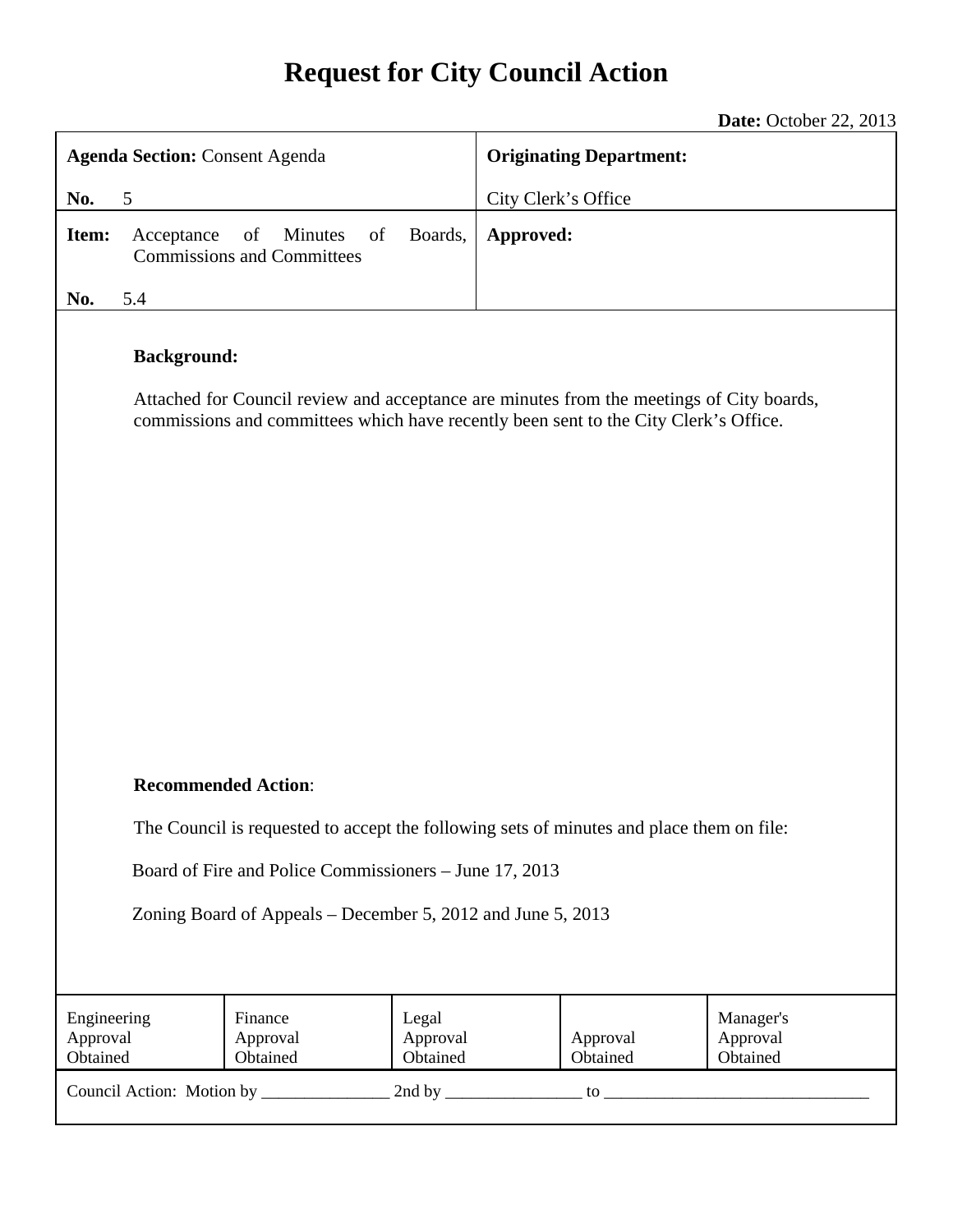# rbondale

#### **BOARD OF FIRE AND POLICE COMMISSIONERS JUNE 17, 2013**

The City of Carbondale's Board of Fire and Police Commissioners held a meeting on June 17, 2013 in Room 103 of the Civic Center, 200 S. Illinois Avenue. Chairman Harvey Welch called the meeting to order at 8:40 a.m., with the following-named members of the Board present/absent:

#### **1. Roll Call**

- Present: Commissioners Luanne Brown, Kerry Braswell and Jack Whitlock Chairman Harvey Welch
- Absent: Commissioner Pat Justice

Also present was Deputy City Clerk Alicia Burtley, Administrative Services Director Deborah McCoy, Deputy Chief of Police Jeff Grubbs (Entered at 9:13 a.m.) and Fire Chief John Michalesko

#### **2. Approval of Minutes**

Commissioner Whitlock moved, Commissioner Braswell seconded, to approve Minutes from the May 16 and 17, 2013 meetings. There was no discussion. VOTE: All voted Aye. Motion declared carried.

#### **3. Discussion Regarding Questions used in Interviews of Entry-Level Police Officers and Firefighters**

Commissioner Whitlock moved, Commissioner Braswell seconded, to adopt the interview questions submitted by Commissioner Brown for the Police Officer and Firefighter Entry-Level Interview Questions as Amended. DISCUSSION: Commissioner Whitlock relayed that questions two and three on the Interview Questionnaire for the Entry-Level Police Officers are redundant. Commissioner Braswell suggested that questions one and nine on the Entry-Level Police Officers Interview Questionnaire be combined, as well as questions seven and ten. Fire Chief Michalesko shared that there was a question that did not pertain to the firefighters, and requested the substitution of that question with question number ten of the original Entry-Level Firefighters interview questions. VOTE: All voted Aye. Motion declared carried.

#### **4. Discussion Regarding Scheduling Interviews Concurrently with the Entry-Level Police Officer and Firefighter Exams**

Discussion occurred with regard to the scheduling of the oral interviews either the day of the written exams or the day after, to make it more convenient for the Police or Firefighter applicants. Administrative Services Director Deborah McCoy relayed that the physical exam, written exam and oral interviews could be a long process. It is a matter of how the Board would like to handle the interviews. Deputy Chief Jeff Grubbs relayed their department takes care of the scheduling for the physical exams and described how the Police Department utilizes the Entry-Level Police Officer process as it pertains to the oral interviews. Commissioner Whitlock agreed with the need for the interviews to be scheduled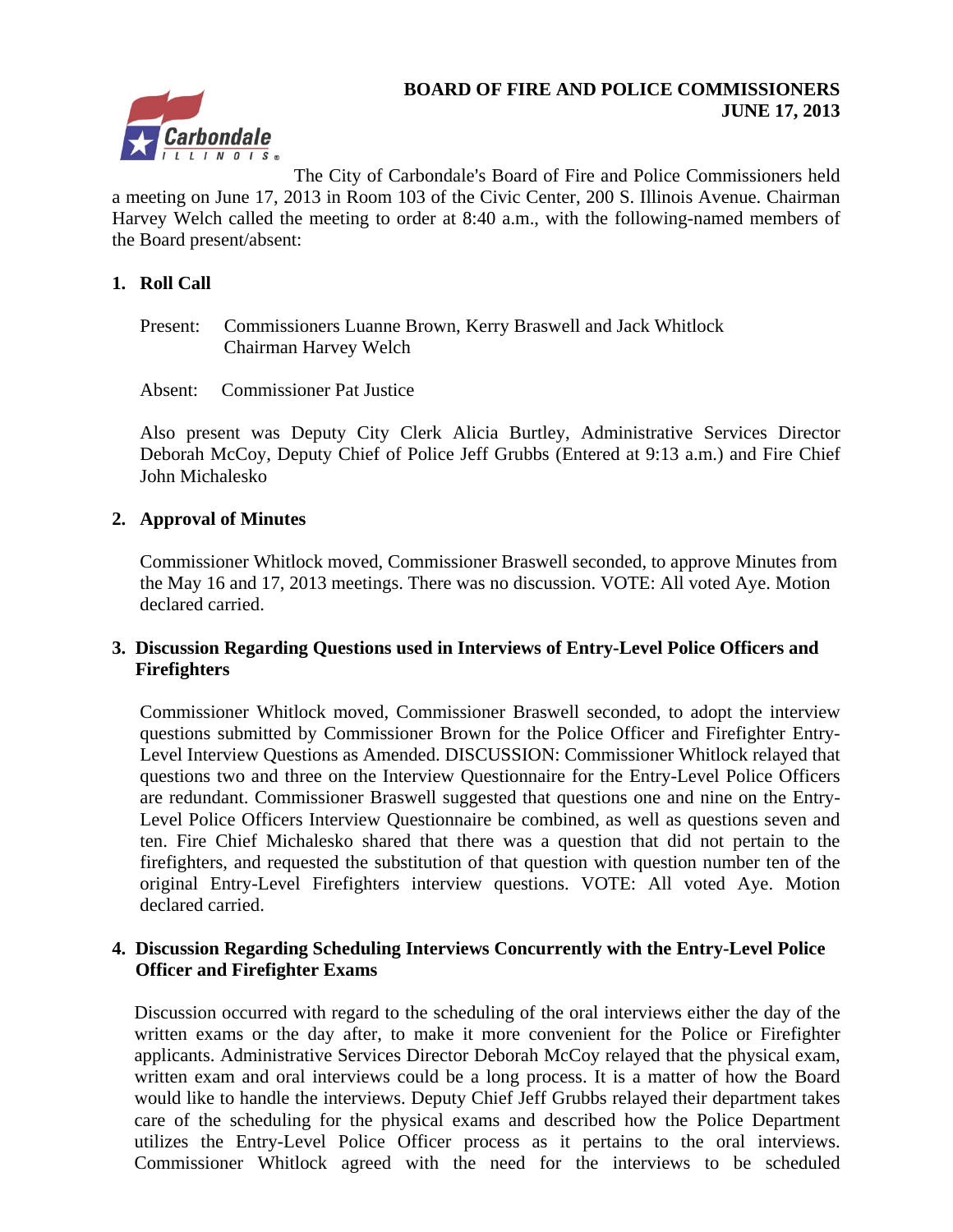consecutively with the physical and written exams, in order to make it easier for the candidates who are traveling long distances. Commissioner Brown suggested that the candidates' interviews be scheduled over the weekend, if that is more convenient for everyone. Commissioner Welch asked Deborah McCoy to research other cites as to how the scheduling of Police Officer and Firefighter Entry-Level Exams and Oral Interviews are organized. No formal action was taken.

Discussion occurred in reference to adding an application fee for the police and firefighter applicants in order to counteract the expenses incurred for ordered written exams, for candidates who do not show up.

#### **5. General Discussion about the Exams Administered to the Firefighters and Entry-Level Police Officers**

Commissioner Whitlock moved, Commissioner Brown seconded, to approve the Pass/Fail Assessment System for the Entry-Level Police Officer and Firefighter Interviews. DISCUSSION: Commissioner Brown suggested that the Board adopt the Pass/Fail System for the interview process of Entry-Level Police Officers and Firefighters for reasons of simplifying the procedure of selecting qualified candidates. Each Board member would render a pass or fail response as to whether the candidate would be a good choice to move forward in the hiring process. If the responses resulted in a tie, the candidate would automatically pass. The current grading system would be important if the potential firefighters and police officers were ranked by their interview score. Commissioner Whitlock not only agreed with the Pass/Fail grading system, but expressed that he would like to receive any input from the Police Chief or the Fire Chief with regard to their response to any given interview. Director McCoy relayed that there is a checks and balance system between the Commissioners' interview and the Chief of Police Interview. It would defeat the purpose if the Chiefs are allowed to give their opinion at the time the Commissioners are deliberating. Fire Chief Michalesko stated that the Board has provided qualified candidates and would like to remain present during the Commissioners' interviews. Deputy Chief Grubbs stated the interviewing officers at the Carbondale Police Department approve of the candidates selected by the Board. It saves a lot of time by observing the Board interviews; however, in case of tie breakers the officers have used the scores to select an individual. Chairman Welch conveyed if this type of system goes through, it would take more time after each interview, to complete the selection process. VOTE: All voted Aye. Motion declared carried.

Discussion occurred pertaining to Fire Chief John Michalesko's concern with the firefighter exams being administered every two years, and how to incorporate or average the scores for each year, while at the same time, the eligibility range or median changes each year.

#### **6. Adjournment**

Commissioner Whitlock moved, Commissioner Braswell seconded, to adjourn at 10:15 a.m. Vote: All voted Aye. Motion declared carried.

Alicia Burtley

\_\_\_\_\_\_\_\_\_\_\_\_\_\_\_\_\_\_\_\_\_\_\_\_\_\_

Deputy City Clerk Approved by the Board on: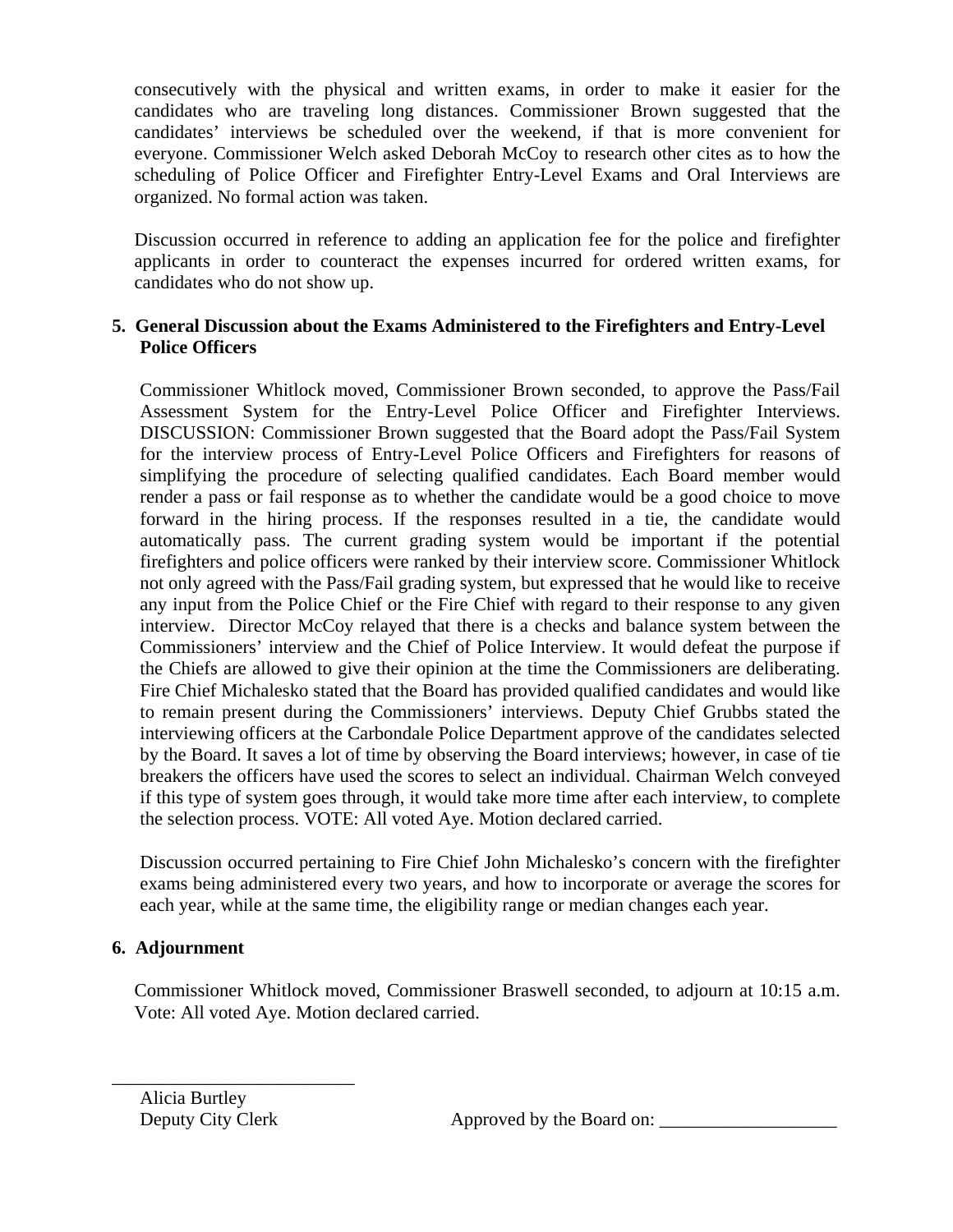## **MINUTES**

## **Carbondale Zoning Board of Appeals**

## **December 5, 2012 City Hall / Civic Center 200 South Illinois Avenue 7:00 p.m.**

| <b>MEMBERS PRESENT:</b> | Barke, Brazley, Grant, Harvey, Hunsaker, Kang, Love, McClurg |
|-------------------------|--------------------------------------------------------------|
| <b>MEMBERS ABSENT:</b>  | Lilly                                                        |
| <b>STAFF PRESENT:</b>   | Wallace, Henry                                               |

#### APPROVAL OF MINUTES:

Mr. Kang made a motion, seconded by Mr. Hunsaker, to approve the minutes of the February 15, 2012, meeting. The minutes were unanimously approved by a voice vote.

#### PUBLIC HEARINGS:

**A. ZBA 13-01**, 7:00 p.m. **–** Egon Kamarasy is requesting a variance to reduce the minimum front yard setback requirement in the RR, Rural Residential districts for lots 5 and 6 in the Bittersweet Subdivision.

Roll call was completed and the determination of a quorum was made.

Mr. Barke opened the Public Hearing at 7:00 p.m. and asked Mr. Wallace to read the legal notice.

Mr. Wallace read the legal notice.

Mr. Barke asked Ms. Henry to present the staff report.

Ms. Henry read Part A of the staff report.

Mr. Barke asked if there were any questions of staff.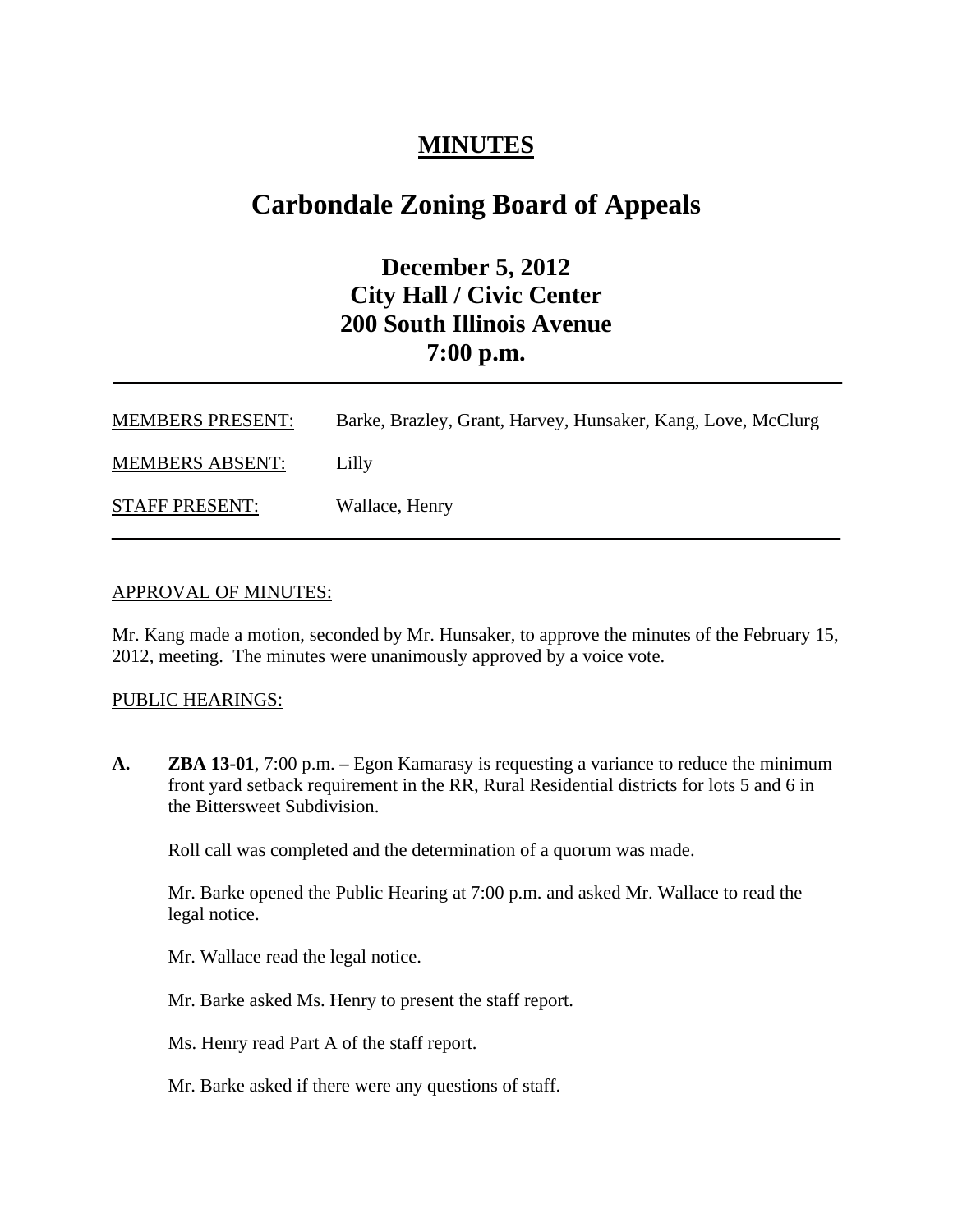Mr. Grant asked if the setback is measured from the center of the roadway.

Ms. Henry responded that the setback is measured from the edge of the right of way and the road is a fifty-foot right of way.

Mr. Barke asked for clarification.

Ms. Henry responded that the road is twenty five feet wide and it lies in the center of the fifty foot right of way, so the setback line starts at the edge of the fifty feet.

Mr. Barke asked if the other lots meet the sixty foot setback.

Ms. Henry responded that they meet or exceed the sixty feet required setback.

Mr. Barke asked if there were any further questions of staff.

Mr. Kang asked about the phone call that had been received by staff.

Ms. Henry responded that the call was received from the owner of Lot 7, and voiced concern over the variance.

Mr. Barke asked if there were any further questions of staff.

There were none.

Mr. Barke asked if the applicant was present and wished to speak.

Mr. Egon Kamarasy came forward and stated that he has attempted to sell the property, but that the purchasers and the architects believe it would be too expensive to build a house on these two lots, and that the entire neighborhood would be bothered by the dirt moving and pollution it would cause if fill were brought in. He said if the setback line is reduced, houses can be built without bringing in fill.

Mr. Barke asked if the land has changed since Mr. Kamarasy platted the subdivision.

Mr. Kamarasy responded no, but a mistake was made in the plans to be able to put in sixty feet setbacks.

Mr. Barke asked if the sixty feet setback was an incentive for those who have already purchased other lots in the subdivision.

Mr. Kamarasy responded no, there were no big slopes there or any other problems.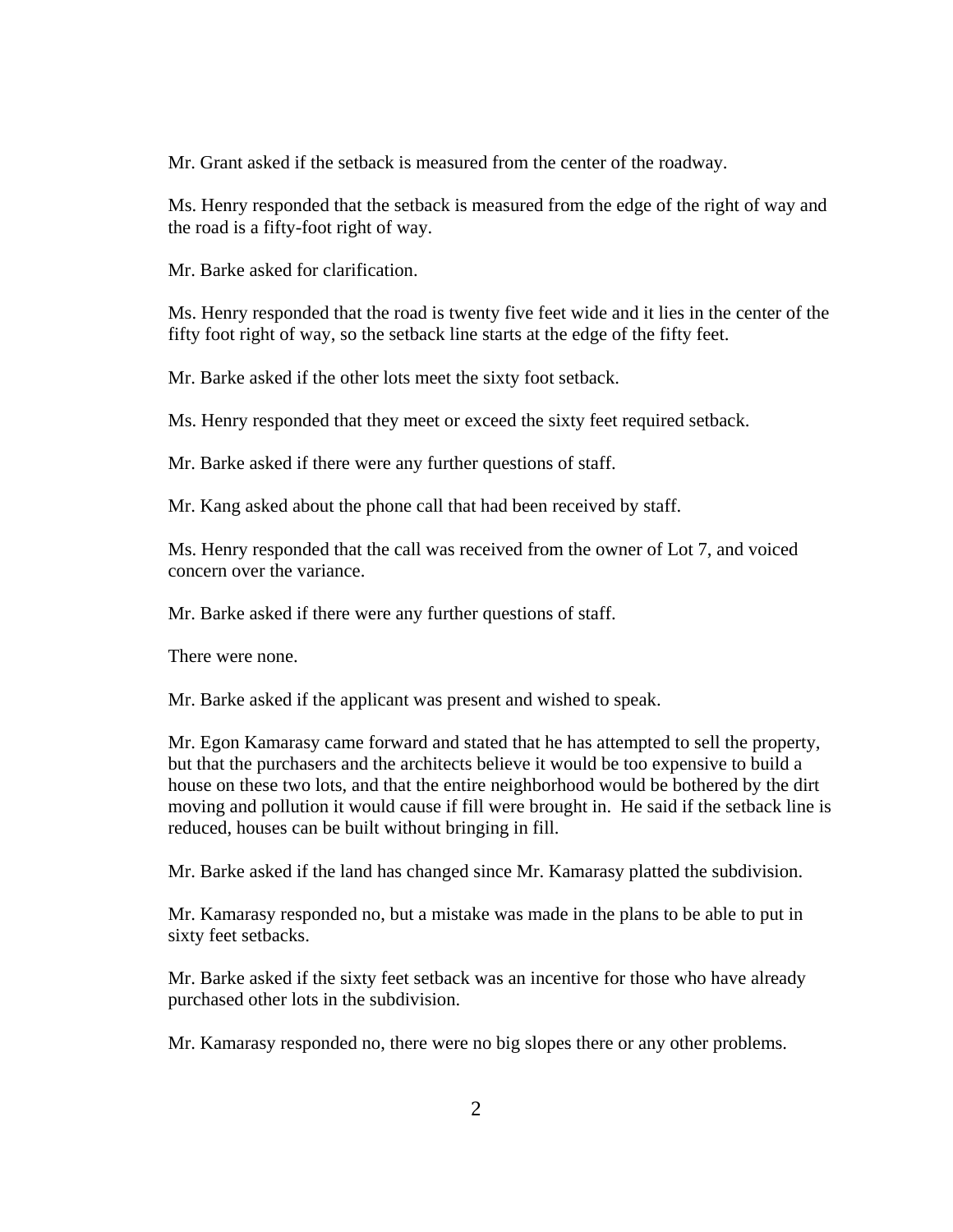Mr. Barke asked Mr. Kamarasy if he thought the other purchasers bought lots thinking they were not going to have any houses close to the road. He stated that the twenty five foot variance he is asking for is smaller than what Carbondale requires for its City lots, and asked Mr. Kamarasy if he doesn't think the houses built with the variance would look out of place with the rest of the subdivision.

Mr. Kamarasy responded that he has sold five lots, and four houses have been built that meet the sixty foot setback because there were no slopes where they were built. He said that it is in the best interest of everyone to have the rest of the houses built.

Mr. Barke asked what is the farthest back a house could feasibly be built on Lots 5 and 6, and how big the back yards would be.

Mr. Kamarasy stated that the back yards would be very big because the lots are two and a half acres.

Mr. Barke asked how far back the level area goes.

The contour maps were shown at this time.

Ms. Henry explained that each of the lines on the map represented a two foot change in elevation and the closer the lines, the steeper the grade. She said that a walk-out basement would be appropriate on these lots.

Mr. Brazley asked if the architect has given anyone any drawings to show where the house would be situated.

Mr. Kamarasy responded no.

Ms. Harvey asked if the lot is two and a half acres, can't the house be built somewhere else on the lot.

Mr. Kamarasy stated that the house could be built down in the valley, but a road would have to be built to reach the house.

Mr. Grant asked if the course in the valley is in a floodway or floodplain.

Mr. Wallace responded that there is a small, insignificant creek that runs down there, although it is not part of a floodplain.

Mr. Brazley asked if one or two buyers are interested in Lots 5 and 6.

Mr. Kamarasy responded that one person was interested in three lots for three houses. Mr. Grant asked if the person interested in these lots wants a single level house, and if that is why the variance is being requested.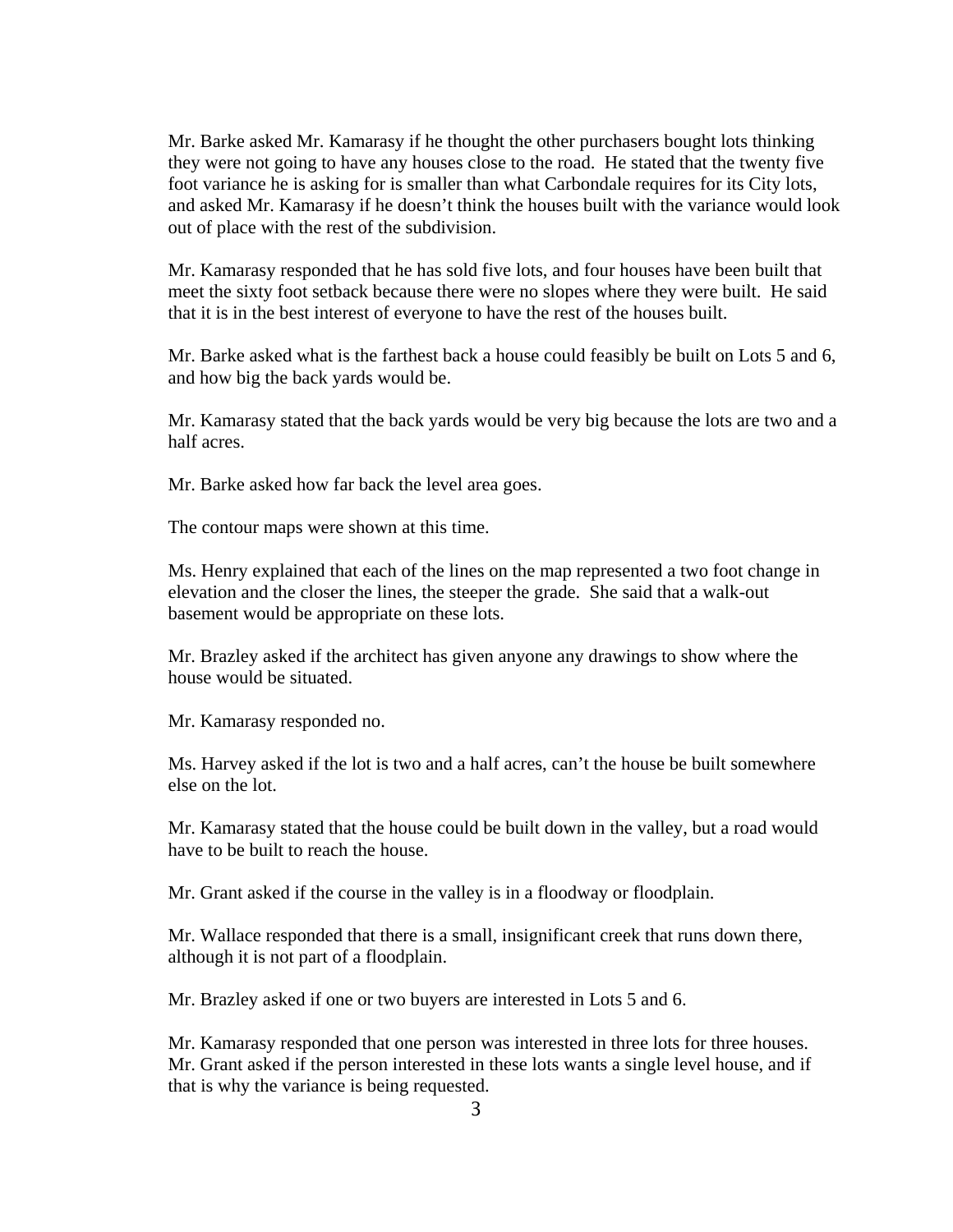Mr. Kamarasy stated he does not know, but he assumed it would include a walk-out basement.

Mr. Grant stated that he does not understand why the slope is causing a problem if a walk-out basement is desired.

Mr. Kamarasy stated that the construction would be too close to the ten inch water line.

Mr. Barke asked if there were any further questions for the applicant.

There were none.

Mr. Barke asked if there was anyone who wished to make a statement in favor of the application for the variance.

There was no one.

Mr. Barke asked if there was anyone who wished to speak in opposition to the application.

Mr. William Kilquist came forward, was sworn in, and stated that he has worked in law enforcement of some sort for forty two years. He said Mr. Kamarasy plotted the lots for the subdivision, that he and his wife were the second to buy one in 2008, and since then four more have been sold. He stated that he learned what the regulations were and what was set out as far as where to place their house, and that Planning staff was a wonderful help to them. He said everyone who bought lots knew there was a sixty foot setback, then when the economy went south, the lots failed to sell and now Mr. Kamarasy wants to change the rules. He said he would not recommend anyone build a house on either of the lots Mr. Kamarasy is asking for a variance on, and would certainly not build a house in the valley, as it get filled with mud when it rains. He said the outlook of the entire subdivision will be changed and will devalue his house if the variance is granted, and that Mr. Kamarasy is only interested in his own well being since he knew the layout of the subdivision when he plotted it from the beginning. He thanked everyone for their time and service, and offered to answer any questions.

Mr. Brazley asked Mr. Kilquist about the flooding issue at the bottom of Lots 5 and 6.

Mr. Kilquist said it completely floods there when it rains, and that the only way to get to the bottom of those lots would be through his property, adding that he has not granted any easements to Mr. Kamarasy.

Mr. Grant asked Mr. Kilquist what the minimum square footage is for houses in the subdivision.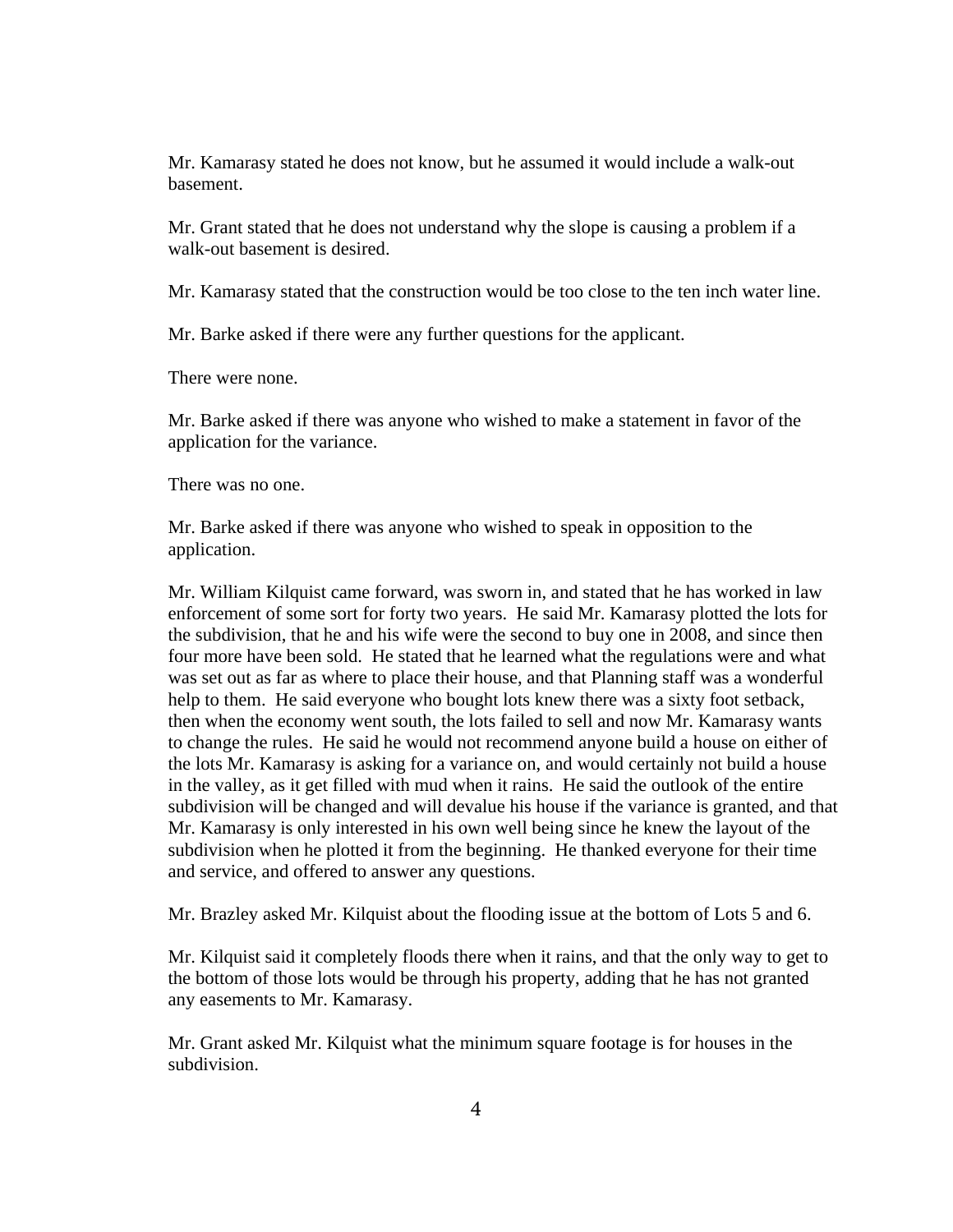Mr. Kilquist said it is 2500 square feet, by convenant.

Mr. Barke asked if there were any further questions for Mr. Kilquist.

There were none.

Mr. Barke asked if anyone else wished to speak in opposition.

Peter Filip came forward, was sworn in, stated that he is the owner of Lot 9, and that he and his wife are concerned about changing the look of the subdivision if houses are allowed that close to the road. He stated that it will lose its symmetry.

Mr. Barke asked if anyone else wished to speak in opposition.

There was no one.

Mr. Barke asked Ms. Henry to present the remainder of the staff report.

Ms. Henry finished the staff report, with a recommendation to approve the application.

Mr. Barke asked if there were any questions of staff from the board. He asked Ms. Henry about the indication that the applicant was constrained by the twenty foot water main, and whether the line would not have run into the natural barrier of the lake if the applicant would have placed the cul-de-sac and the roadway to the north. He said that Lot 8 would have been eliminated if it had been construed this way.

Ms. Henry responded that is correct.

Mr. Barke stated that by placing the water line on the south side, he is losing Lots 5 and 6, but either way, the applicant was going to lose the ability to build on some lots.

Ms. Henry responded yes, unless Lot 8 could have been filled or reclaimed in some way.

Mr. Barke stated that he doesn't think there is anything peculiar with the land, because it has not changed since the applicant plotted the subdivision, so he did not understand how it would be depriving him of any rights.

Ms. Henry replied that it would not be possible, without considerable added expense, to build on those lots.

Mr. Barke stated that it is possible to build, it's just going to be more expensive, so he is not being deprived, and other land owners may have had to pay extra to fill slopes as well.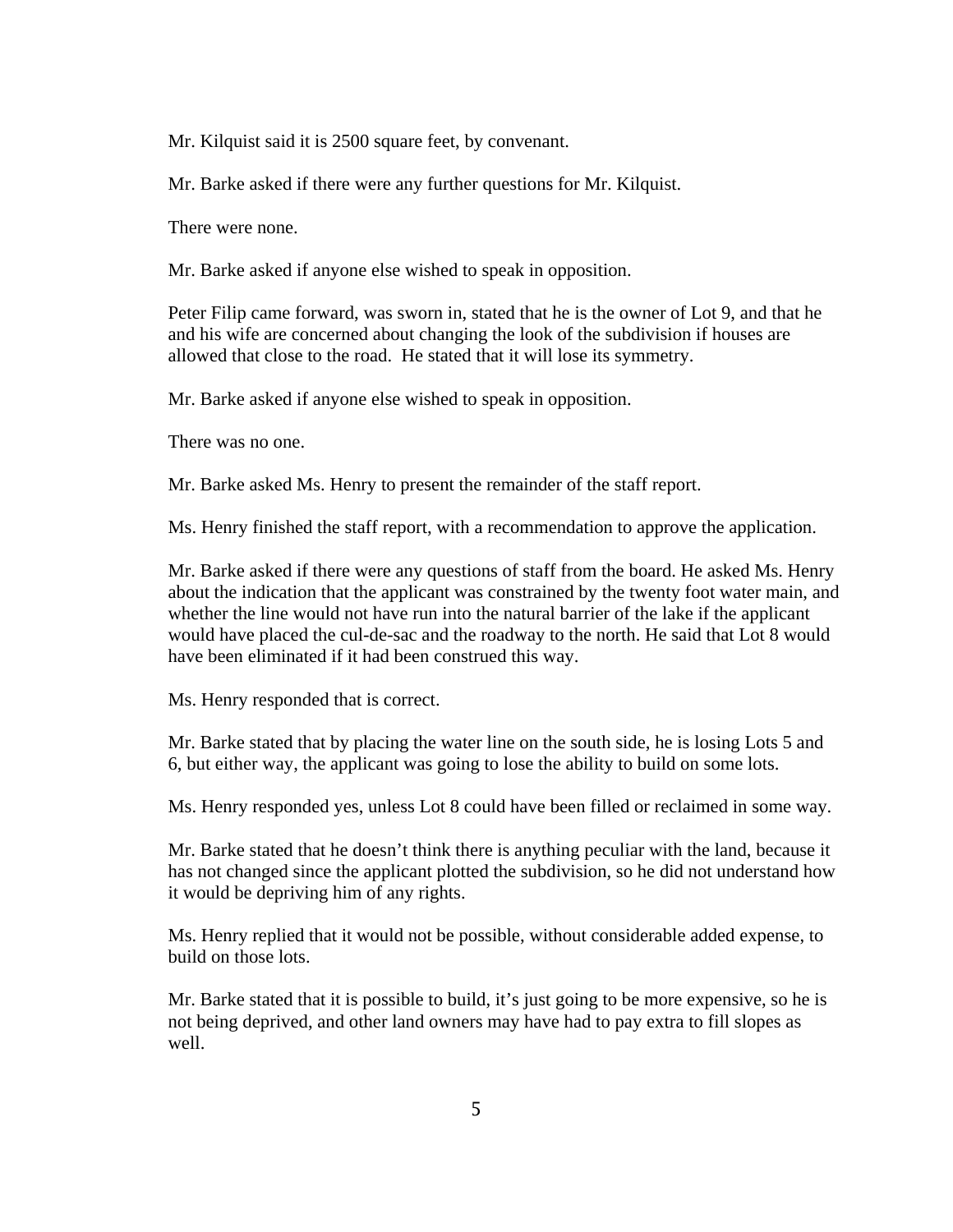Mr. Grant agreed that the land is buildable the way it is, and the setbacks should be met to prevent changing the entire look of the subdivision.

Mr. Kang asked about Part B.b where it says the granting of the variance would be in harmony and not injurious to the neighborhood, stating that from the reaction of the neighbors, apparently it would be. He asked Ms. Henry how she came to the conclusion that it would not be injurious.

Ms. Henry responded that, at the time of the report, she had received one phone call with concern, however no one had stepped forward to state that they thought their property values would suffer or that it would adversely affect them.

Mr. McClurg asked about Part B-2, where it states that there would be no environmental disturbance and disruption of the scenic properties of the lots.

Ms. Henry responded that Mr. Kamarasy mentioned that if he had to construct a road down to the valley and build the houses there, it would disturb the environment, so she based this opinion on the applicant's brief.

Mr. McClurg asked why building in the valley would cause more of a disturbance than building close to the road.

Ms. Henry responded that the applicant could probably answer that better, but it was presented to her that the disturbance would be greater to build a road at the bottom of the hill. She said that a new entrance to the subdivision would also be required.

Mr. Wallace stated that building on a slope will always cause more disturbance than building on flat land.

Mr. Barke asked Mr. Kilquist if setback requirements are included in the covenants for the subdivision.

Mr. Kilquist responded no, he doesn't think so.

Mr. Barke asked Mr. Kilquist if he knows what Lots 5 and 6 are being offered for.

Mr. Kilquist responded he believes they are asking high forties or low fifties, and added that the person who owns Lot 1 had asked him to relay his opposition to the application.

Mr. Barke asked if there were any further questions from anyone to anyone.

Mr. Grant asked Mr. Wallace about all the criteria that have to be met.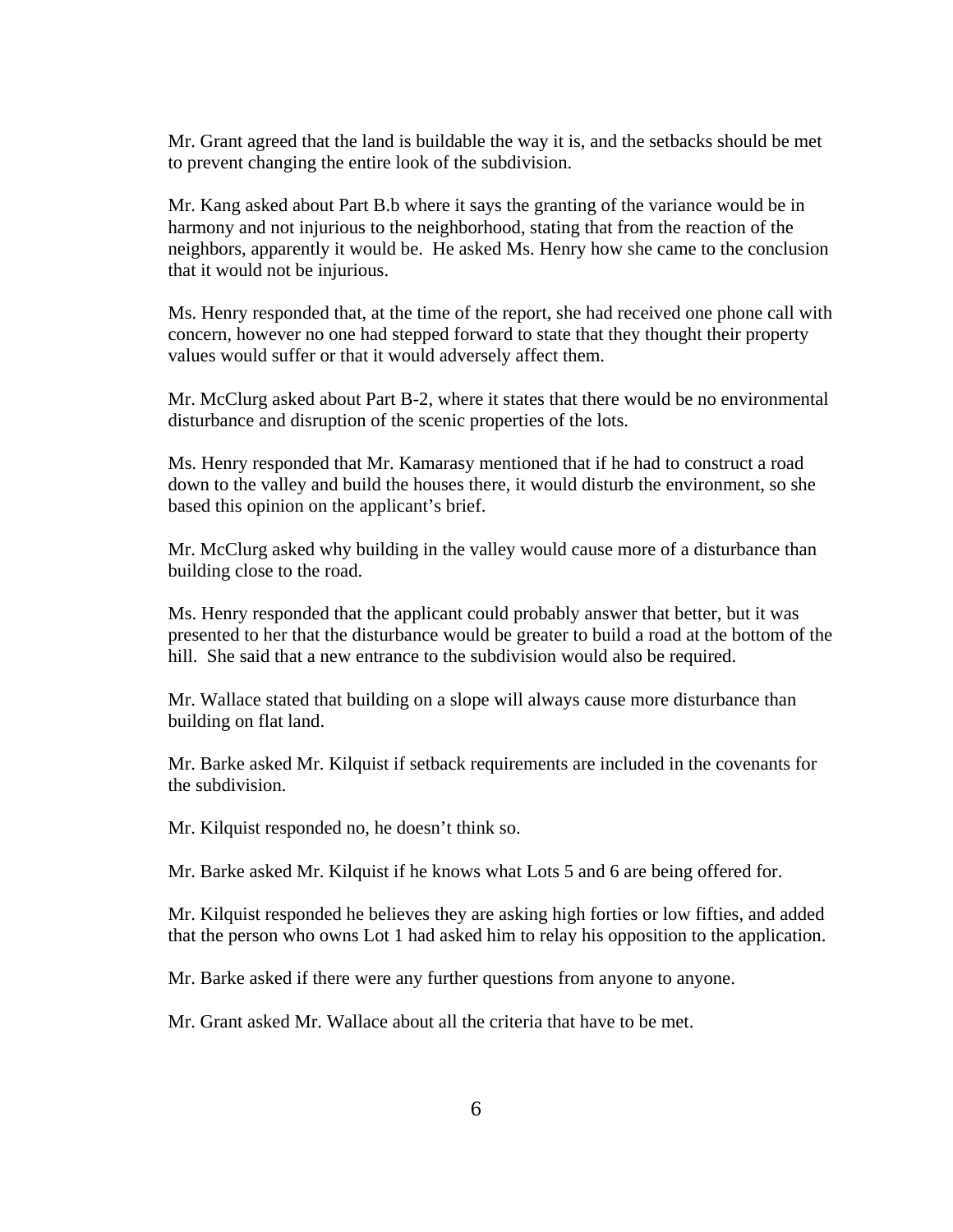Mr. Wallace responded that, unlike a Special Use, where all criteria must be met in order to approve, a variance can be granted if even one criteria is met and the Board votes to approve it.

Mr. Barke asked if there were any further questions from anyone to anyone.

There were none.

Mr. Barke read the criteria for meeting jurisdiction.

Mr. Kang moved, seconded by Mr. Brazley, that the Board has jurisdiction.

The motion was approved by a unanimous voice vote.

Mr. Barke asked for a motion as to the applicant's standing.

Mr. Kang moved, seconded by Mr. McClurg, that the applicant has the authority to make this application.

The motion was approved by a unanimous voice vote.

Mr. Barke asked for a motion as to the findings of fact.

Mr. Kang moved, seconded by Mr. Hunsaker, that the applicant was present and made a statement, that two people spoke in opposition, and to accept Parts A and B of the staff report.

The motion was approved by a unanimous voice vote.

Mr. Barke asked for a motion on A(1).

Ms. Harvey moved, seconded by Mr. Kang, that special conditions and circumstances exist which are peculiar to the land, structure or building involved and which are not applicable to other structures or buildings in the same district.

Mr. Hunsaker stated that, in his 34 years of building, he has learned that you can build a house anywhere, it just takes money.

Roll Call Vote:  $Yes - 0$ No – 8 (Barke, Brazley, Grant, Harvey, Hunsaker, Kang, Love, McClurg)

Mr. Barke asked for a motion with respect to Item 2a.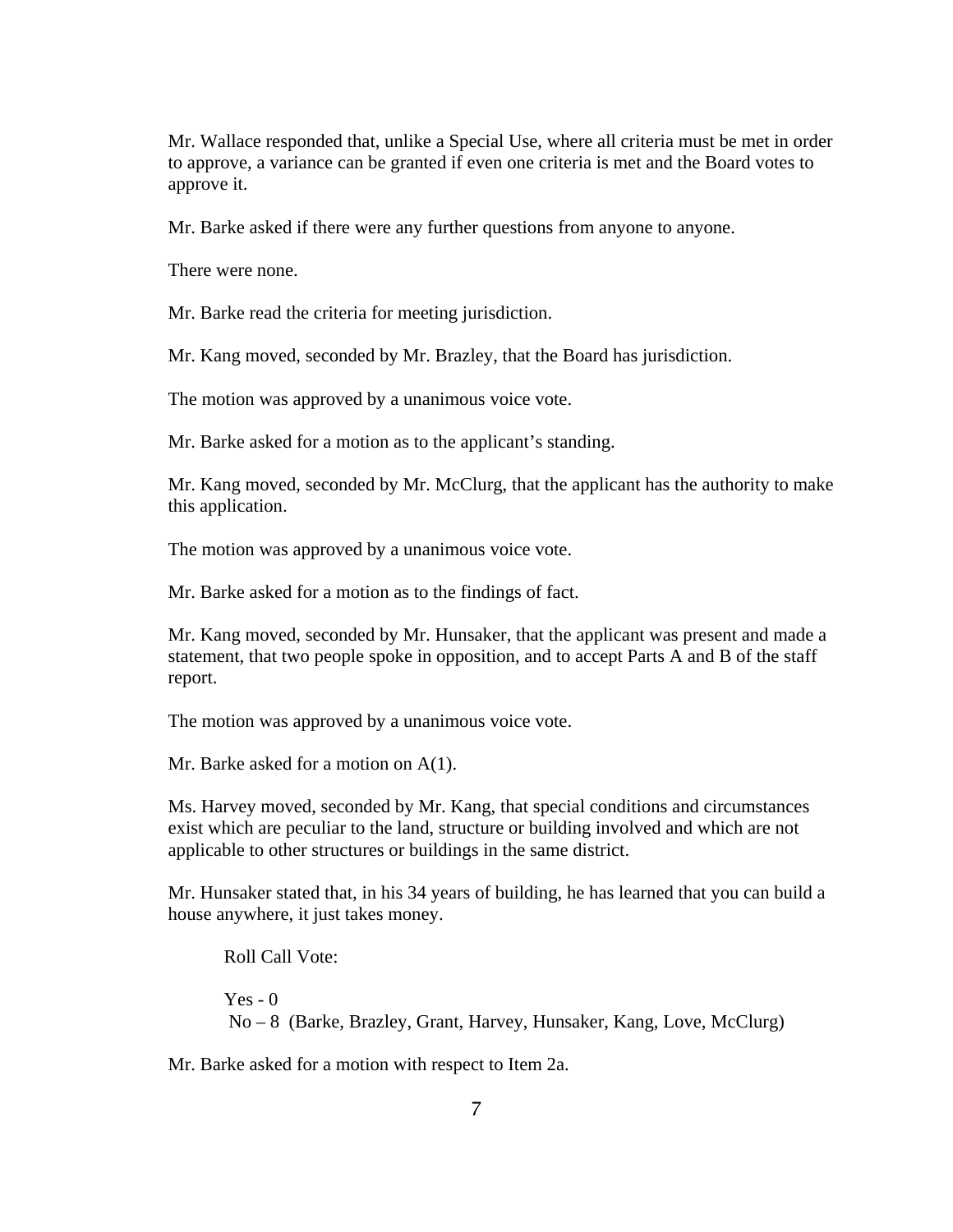Ms. Harvey moved, seconded by Mr. Grant, that the literal interpretation and provision of this article would deprive the applicant of rights commonly enjoyed by other properties in the same district under the terms of the article.

Roll Call Vote:  $Yes - 0$ No – 8 (Barke, Brazley, Grant, Harvey, Hunsaker, Kang, Love, McClurg)

Mr. Barke asked for a motion with respect to Item 3a.

Mr. Kang moved, seconded by Mr. McClurg, that the special conditions and circumstances do not result from the actions of the applicant.

Roll Call Vote:  $Yes - 0$ No – 8 (Barke, Brazley, Grant, Harvey, Hunsaker, Kang, Love, McClurg)

Mr. Barke asked for a motion with respect to Item 4a.

Mr. McClurg moved, seconded by Mr. Brazley, that granting of the variance request will not confer on the applicant any special privilege that is denied by this Chapter to other lands, structures, or buildings in the same district.

Roll Call Vote:  $Yes - 0$ No – 8 (Barke, Brazley, Grant, Harvey, Hunsaker, Kang, Love, McClurg)

Mr. Barke asked for a motion with respect to Item 4b.

Mr. Brazley moved, seconded by Mr. McClurg, that the granting of the variance will be in harmony with the general purpose and intent of this Chapter and will not be injurious to the neighborhood or detrimental to the public welfare. A variance shall not be granted merely to serve as a convenience to the applicant, but only if it is necessary to alleviate some demonstrable hardship or difficulty. Under no circumstances shall the Board grant a variance to allow a use not expressly permissible under the terms under this article in the district involved.

Roll Call Vote:

 $Yes - 0$ No – 8 (Barke, Brazley, Grant, Harvey, Hunsaker, Kang, Love, McClurg)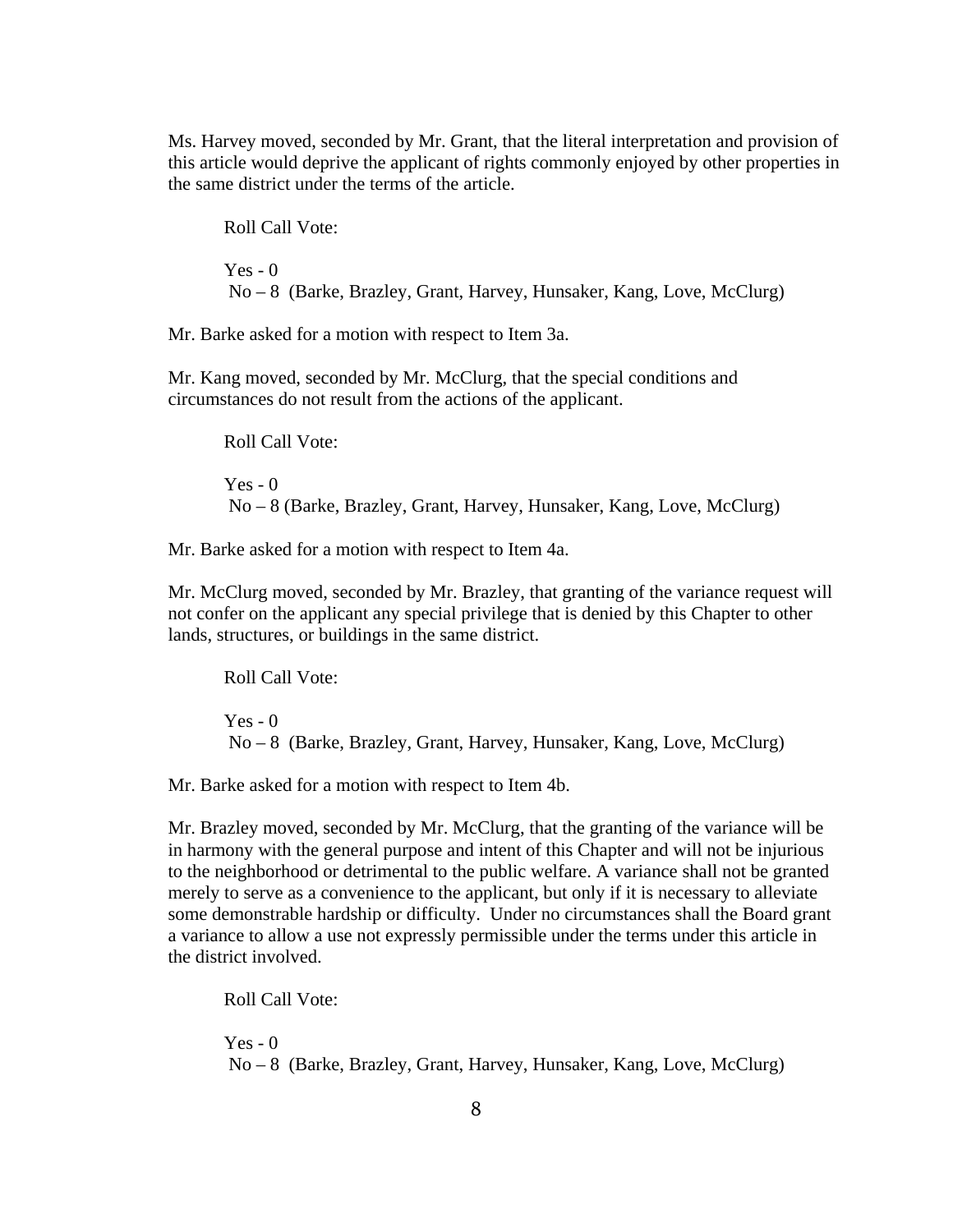Mr. Barke asked for a motion for the final vote on the application.

Mr. Kang moved, seconded by Ms. Harvey to approve the request in ZBA 13-01 in granting a variance to the applicant based upon demonstrable hardship.

Roll Call Vote:

 $Yes - 0$ No – 8 (Barke, Brazley, Grant, Harvey, Hunsaker, Kang, Love, McClurg)

Mr. Barke stated that the Board has denied the variance request, and that within two weeks it is their obligation to furnish a written statement specifically indicating the decision of the Board.

#### **Old Business:**

Mr. Barke stated there was no Old Business to conduct.

#### **New Business:**

Mr. Barke stated there was no New Business to conduct.

#### **Adjournment:**

Mr. Grant moved, seconded by Mr. Kang, to adjourn.

Mr. Barke adjourned the meeting at 8:02 p.m.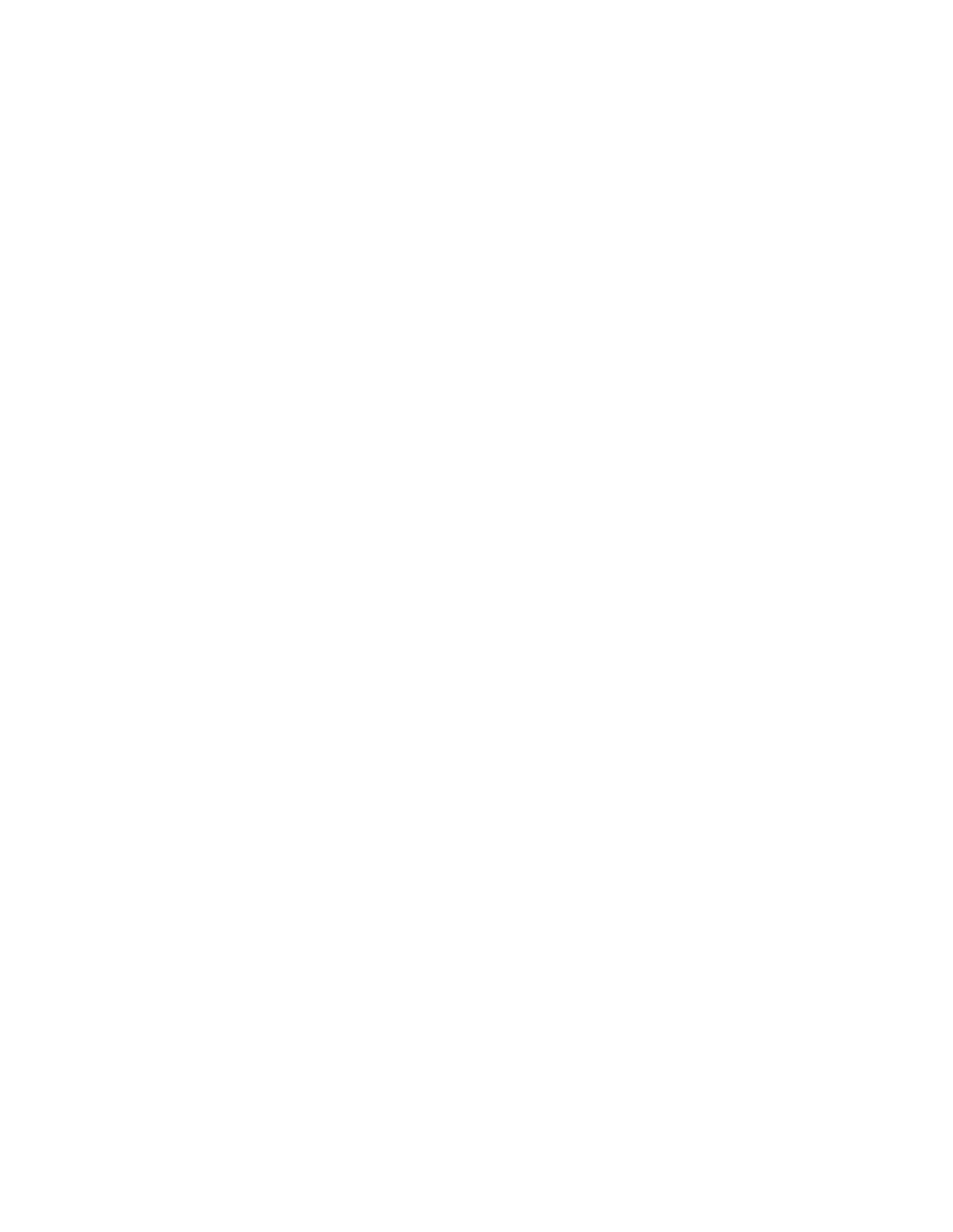## **MINUTES**

## **Carbondale Zoning Board of Appeals**

June 5, 2013 City Hall / Civic Center 200 South Illinois Avenue 7:00 p.m.

| <b>MEMBERS PRESENT:</b> | Barke, Grant, Hunsaker, Kang, Love, Lilly, McClurg, Anz |
|-------------------------|---------------------------------------------------------|
| <b>MEMBERS ABSENT:</b>  | <b>None</b>                                             |
| <b>STAFF PRESENT:</b>   | Wallace, Price                                          |

#### HEARING:

**A. ZBA 14-01**, 7:00 p.m. **–** Lindsey Fisher is appealing an administrative ruling that the auto repair and maintenance facility located on the premises of 413 North Oakland Avenue is in violation of the zoning code and the business is ordered to cease operations.

Roll call was completed and the determination of a quorum was made.

Mr. Grant opened the Public Hearing at 7:00 p.m. and asked Mr. Wallace to read the legal notice.

Mr. Wallace read the legal notice.

Mr. Grant asked Mr. Wallace to present the staff report.

Mr. Wallace read a Memorandum that gave a chronological history of the permits, letters, correspondence, and rescindsion of the zoning certificate allowing the auto repair shop.

Mr. Grant asked if the applicant was present and wished to speak.

Mr. Scott Hendricks, legal representative for Ms. Fisher, came forward and asked if the Memorandum that Mr. Wallace just read had been included in the packets that had been sent out by staff.

Mr. Wallace responded no, it was not.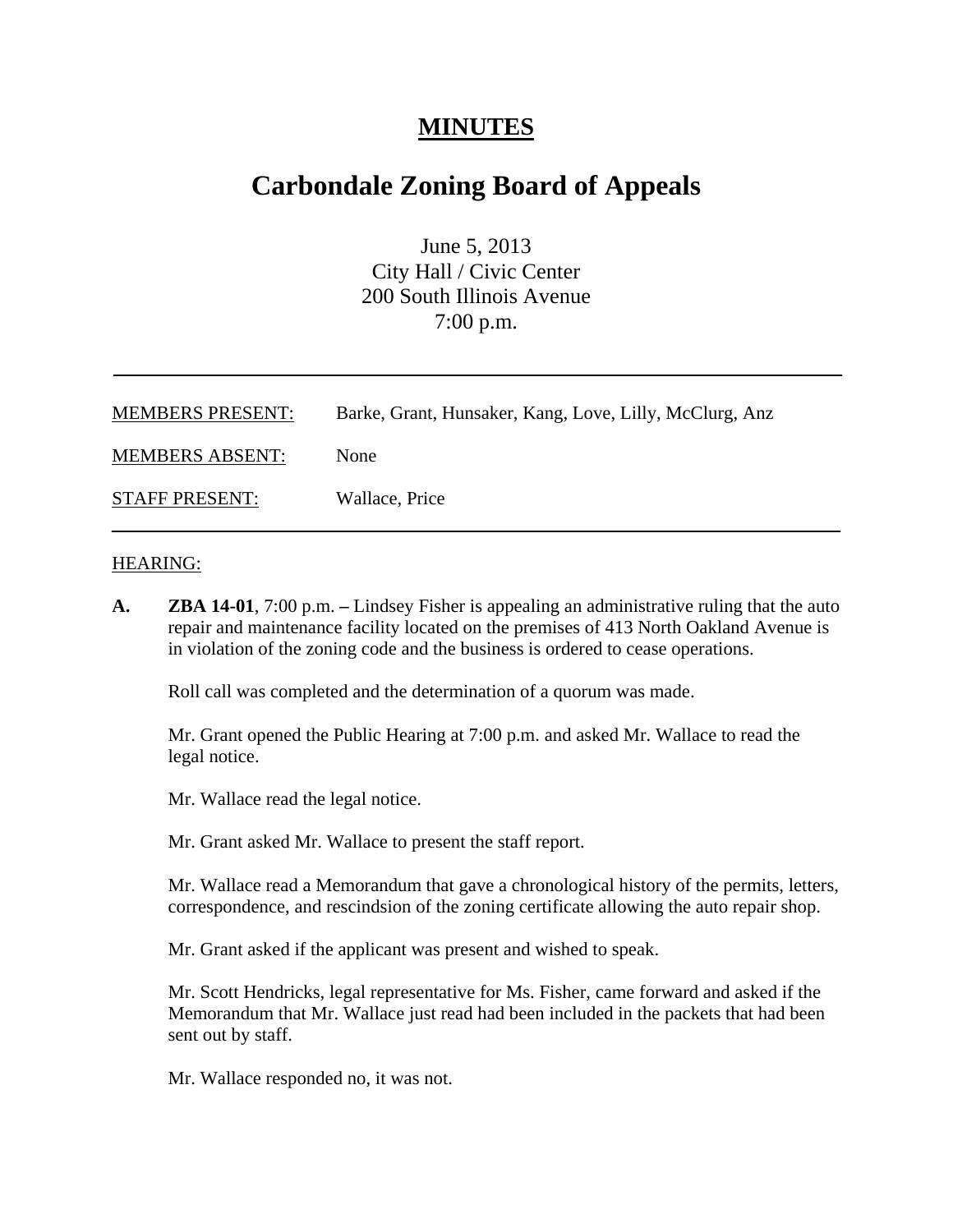Mr. Hendricks said that he wanted it to be made part of the record that he had not received a copy of the Memorandum that Mr. Wallace had just presented. He then asked that Mr. Kang recuse himself, or that the Board recuse him, because he is believed to have a biased opinion of this case based on comments he made at the City Council meeting on March 19, 2013. He said that Mr. Kang had asked Council to enforce the rescinded permit for the auto repair shop, so he appears to be unable to render a fair and impartial decision on this matter.

Mr. Kang responded that he has opposed the permit from the moment it was issued, but that he had not spoken in an official manner, that he is here with an open mind, and will look at the evidence and vote that way.

Mr. Grant asked that Mr. Kimmel, the City Attorney, weigh in on this situation.

Mr. Kimmel stated that the City's position is based on a conflict of interest ordinance which specifically requires a financial interest, and Mr. Kang has stated he has no financial interest in this matter prior to the meeting. He said that, therefore, the City has no grounds for his recusal.

Mr. Barke asked Mr. Kimmel if Mr. Kang should abstain from the entire proceeding rather than just abstain from voting.

Mr. Kimmel responded that Mr. Kang could participate in the hearing and discussion if he wished, and then abstain from voting if that is what he wanted to do.

Mr. Hendricks stated that he is making a request that Mr. Kang recuse himself on the basis of bias, and that his failure to do so will deny Ms. Fisher her due process in this matter. He stated that his request is different from the conflict of interest ordinance.

Mr. Grant asked Mr. Kang what he wished to do.

Mr. Kang stated that he stands his ground as far as opposing the permit as a citizen of Carbondale, but that he can be impartial at this hearing and will not recuse himself.

Mr. Grant told Mr. Hendricks that there are seven Board members here, and that he does not believe that one person is going to deny his client this hearing. He then asked if Mr. Hendricks had anything else to present.

Mr. Kimmel stated that there are joint exhibits one, two, and three which are the certificate dated August 24, 2011, the notice dated April 30, 2013, and the letter of appeal from Ms. Fisher dated May 6, 2013. He said both attorneys have agreed that these materials are to be evidence in this hearing.

Mr. Hendricks stated that he is asking the Board to reverse the cease and desist order that was written on April 30, 2013, for the auto repair shop. He said this is based on the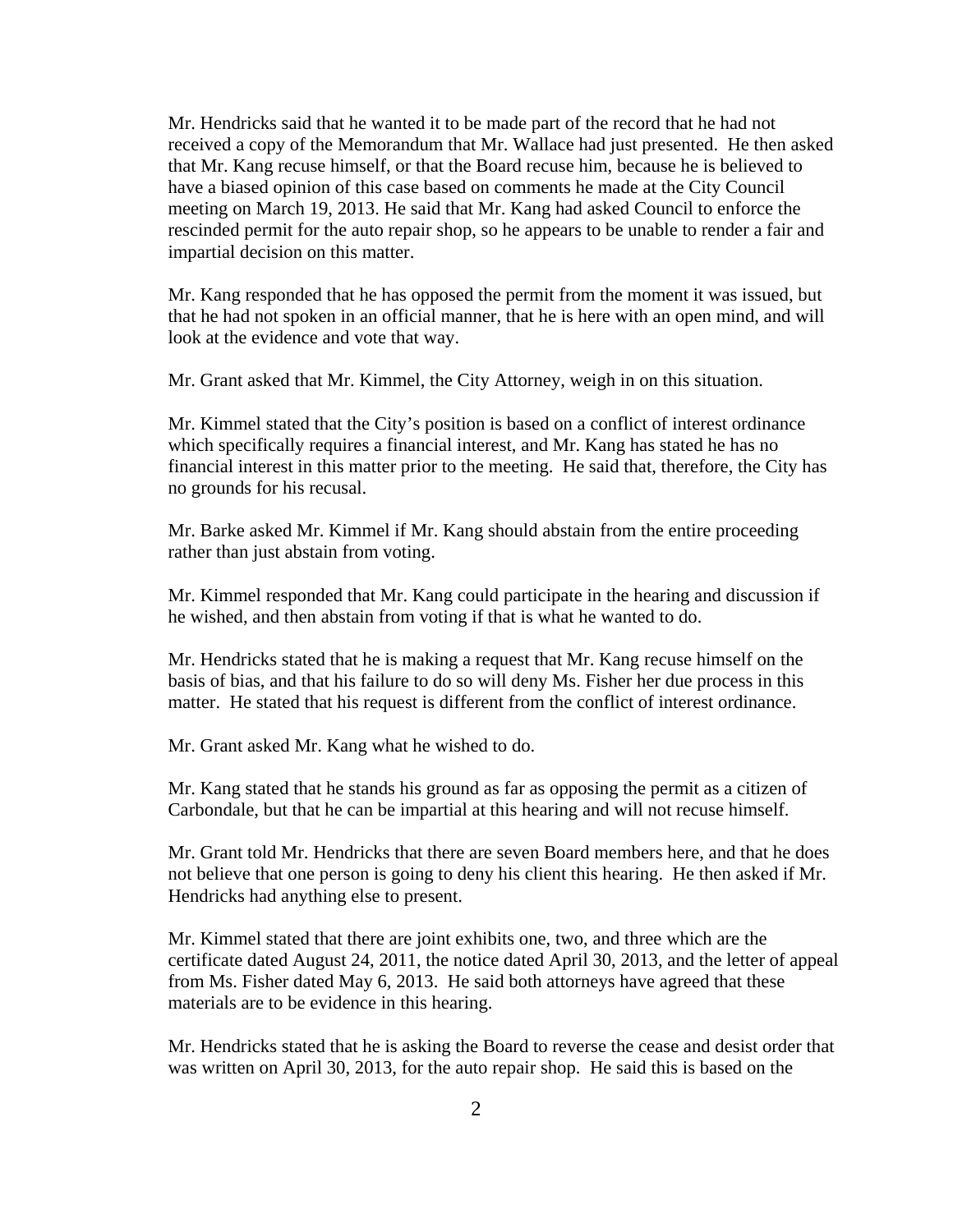zoning certificate, which provides that the use was approved as a legal non-conforming commercial warehouse automotive repair service and office. He said that this shows the City knew when the certificate was issued on August 24, 2011, that this was a legal, nonconforming use, so the appellant in this case lawfully established the auto repair shop. He said he is asking for a reversal because the City Council amended the City ordinances for zoning on April 2, 2013, some 28 days prior to the issuance of the cease and desist order. In the amended ordinance, under 7.1.2, subparagraph C states that any lot, structure, use, sign or a combination thereof which was lawfully established after the adoption of the Carbondale Zoning Ordinance of 1974, but which does not conform with any aspects of this ordinance as adopted in 2013 shall remain a lawful, non-conforming lot, structure, use, sign or combination thereof. He said that, because the City Council recognizes legal, non-conforming use such as this, and the City obviously acknowledged it in the issued zoning certificate, it was established after 1974, but is now being impacted by the cease and desist order issued to the tenant and the appellant. He stated that their position is that, under the new zoning code, the repair shop fits into the category that it "shall remain as a legal, non-conforming use" and on that basis, the Board must reverse the cease and desist order because of the Ordinance adopted by City Council on April  $2<sup>nd</sup>$ , 2013. He asked that the Board reverse the decision of the City Manager on the issuance of the cease and desist order.

Mr. Grant asked if there were any questions for Mr. Hendricks.

Mr. Barke stated that, according to his knowledge of the City code with regards to the Zoning Board, once the appeal is filed it puts a hold on any enforcement of the cease and desist, and asked if the auto shop is still in operation today.

Mr. Hendricks responded no, it is not, because the City scared him off.

Mr. Barke asked if any business was operating there.

Mr. Hendricks responded no, but with the ninety-day window, he could come back.

Mr. Grant asked if there were any further questions for the applicant's representative.

There were none.

Mr. Grant asked Mr. Kimmel if he would like to make a rebuttal statement.

Mr. Kimmel stated that the ordinance, which was amended, as it relates to R-1 zoning, was not changed. He said the numbers were changed, but the actual zoning was not. He said on November 18, very shortly after the certificate was issued, the City presented to Ms. Fisher a notice that the use was not a non-conforming use and that has been the case under the old and the new statute. He said his Exhibit 1 specifically sets a one-year time frame and says that a new certificate shall be applied for after that time, which has not been done. He said that shortly afterwards, the owner was notified that the certificate was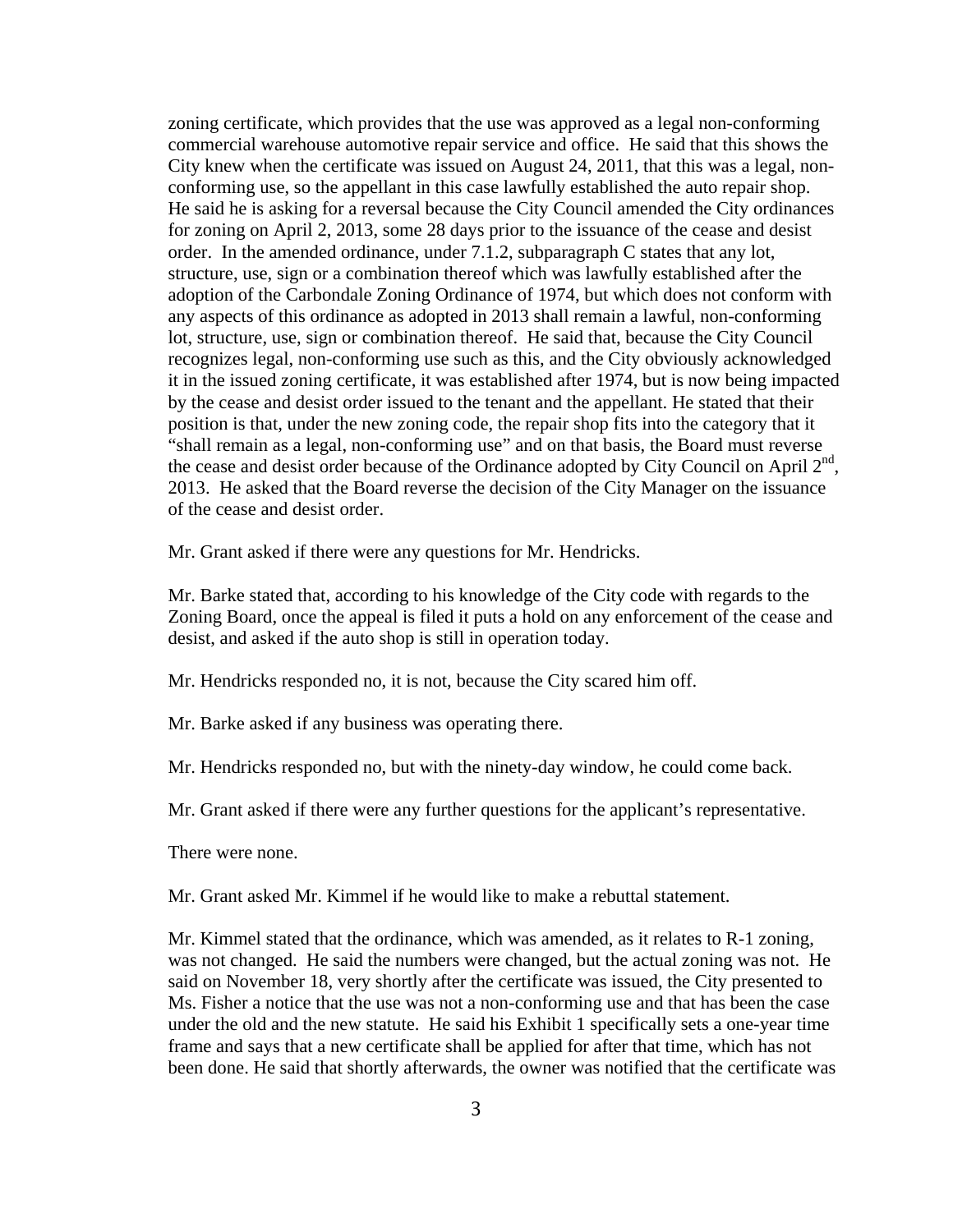improperly granted, but allowed for one year of tenancy. Consequently, the City's position is there never has been an appropriate non-conforming use and clearly adopting the new ordinance did not create a non-conforming use. He then asked the Board to uphold the City's action and deny the appeal.

Mr. Grant asked if there were any questions of Mr. Kimmel and/or staff.

Mr. Barke asked Mr. Kimmel if the zoning certificate was issued on the belief that there was a legally non-conforming use that had been established.

Mr. Kimmel responded yes.

Mr. Barke asked if there is any provision in the code that allows the City to rescind whenever, or are there regulations for rescindsion.

Mr. Kimmel responded that the notice in November 2011 and this appeal process was in place at that point, when Ms. Fisher had the option of appealing the decision by the City.

Mr. Barke asked if there is any law that indicates the process to rescind a Special Use Permit after it has been granted.

Mr. Kimmel responded that this one, by its own terms, would terminate after one year, so in August of 2012 there should have been a second application made, which was never done. He said that the City maintains that it was inappropriate.

Mr. Barke asked if there were reported problems, such as noise, police reports, are any other complaints that would have shown a disruption to the neighborhood.

Mr. Kimmel stated that he is unaware of any police reports, but knows that the neighbors have discussed it extensively. He said one of the neighbors has also filed a lawsuit.

Mr. Kang asked Mr. Kimmel about item number seven on the conditions of approval on the zoning certificate, which states that it is good for one year. He asked why, when the permit ran out in August of 2012, did the City not process the cease and desist option at that time.

Mr. Kimmel responded that he does not know, but that it is not really relevant to tonight's hearing.

Mr. McClurg asked why, in the three weeks between the issuance of the original zoning certificate to the letter, did the City change its mind.

Mr. Kimmel stated that he was asked to look at this and determine what constituted a non-conforming use and the facts as they were understood. He said there may have been other facts known to other people, but in November of 2011 after the situation was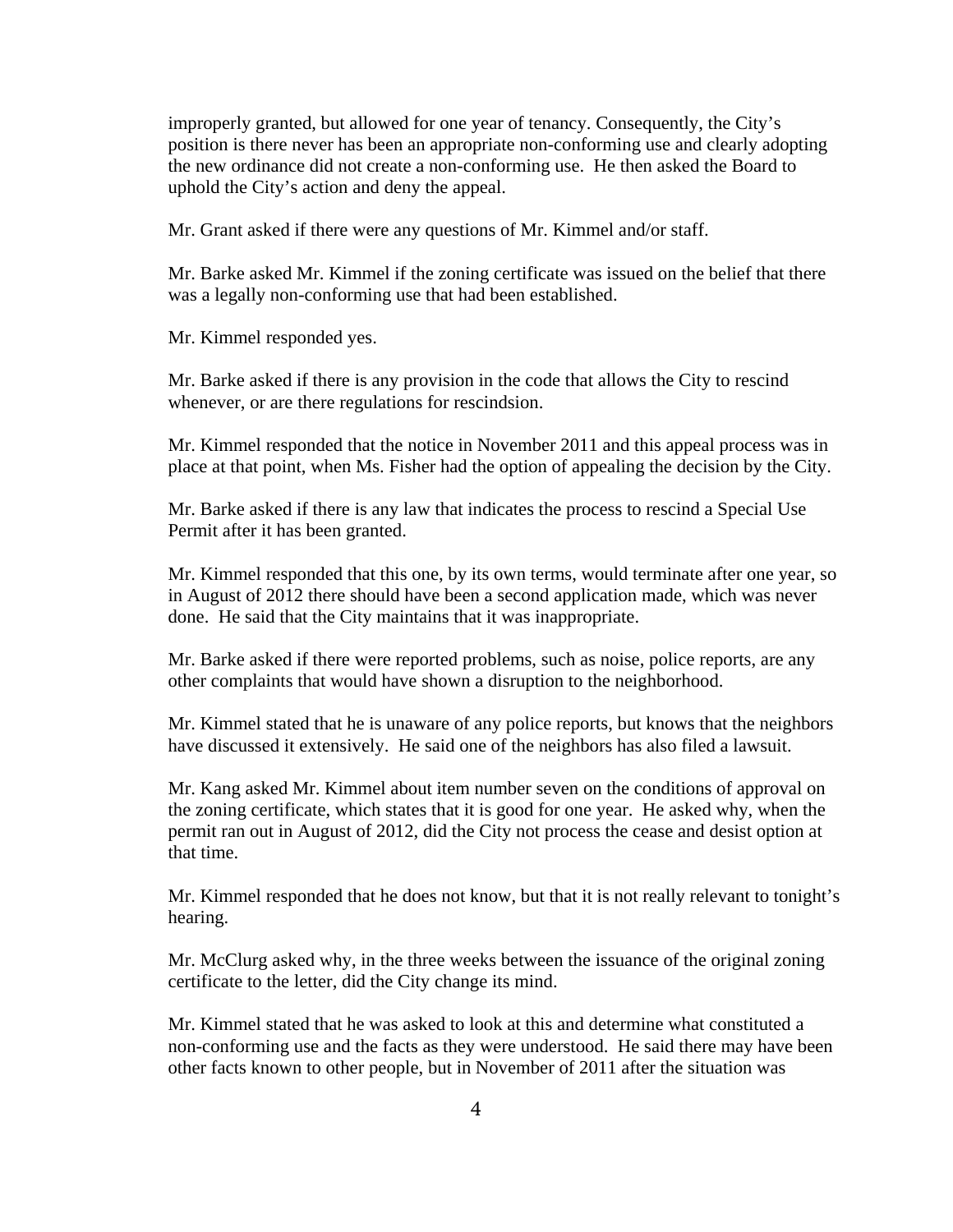reviewed by then City Manager Gill, he determined that this does not constitute a proper non-conforming use.

Mr. McClurg asked if there was any provision for a special use for the applicant to apply for as an automotive business.

Mr. Kimmel stated that they could have applied for a variance or they could have asserted that it was a continuous non-conforming use and would have then been required to establish facts to support that.

Mr. McClurg asked what took so long to send the cease and desist letter, adding that it seems unfair for everyone concerned, including the neighbors, the owner and the tenant.

Mr. Kimmel stated that the City was trying very hard to be fair, and the owner had the expectation of one year's use, but received much longer than that. He said that they have known, however, since November of 2011 that the City decided it was improper and that they have a right to challenge that, which they did not choose to do. He said the City does not try to beat up businesses or citizens of Carbondale.

Mr. McClurg stated that the City created a climate in which the owner can expect that nothing is going to happen to them if they continue to operate, since the first letter was sent in November of 2011, but no cease and desist letter was sent until April of 2013.

Mr. Kimmel stated that some people drive more than 70 miles per hour on the interstate, and may pass a police officer and not get a ticket. This does not mean that they get to continue to drive at 75 and never get one.

Mr. Barke said if a property is established as a legal, non-conforming, they carry that until they no longer continue to use that property in a legal, non-conforming way. He then asked how is it the City's position that this property was a legal, non-conforming, yet there was a one-year reapply requirement put on the certificate.

Mr. Kimmel responded that if it actually is and was in August 2011, and in November 2011 and was in August 2012 a non-conforming use, it would still be there. He said that is why we have this appeal process, to show that it in fact has been used for the repair of automobiles since prior to 1974 continuously without a ninety day break, and that the burden of proof is on the appellant.

Mr. Barke responded that, since the City changed their mind but had granted the certificate, doesn't that make the burden of proof on the City. He said that merely stating in a letter that you have researched, and neither Mr. Gill nor Mr. Baity are here to explain what their research discovered, so now we've changed our minds.

Mr. Kimmel stated that in November of 2011, the ordinance had the same language as it does today, which states that if there is any action or decision made by the City, then a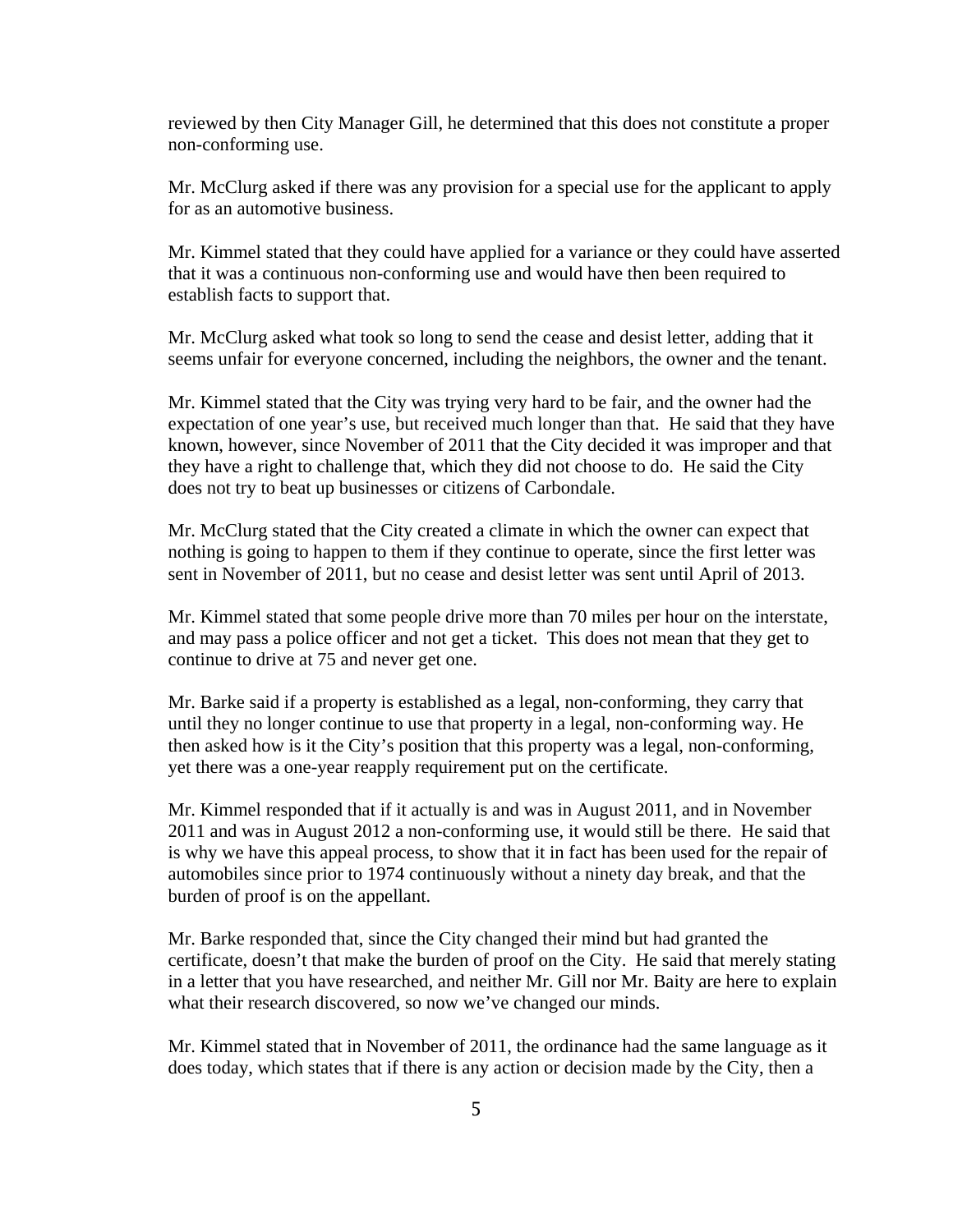citizen aggrieved has the right to appeal that decision to the Zoning Board of Appeals who has the right to overturn that decision. He said that the appellant has had the right to come to the Board since November of 2011, and ultimately chose to do that in Exhibit three. He noted that a majority vote of five can reverse or uphold the City's position.

Mr. Grant asked Mr. Hendricks if he had any further comments.

Mr. Hendricks stated that the letter was issued on November 18, 2011 to Lindsey Fisher, and he does not know if the tenant received the same letter or not. He said that the City agreed that this was a legal non-conforming use by giving her a Zoning Certificate. Then all of a sudden, after tens of thousands of dollars were spent to restore and redo the building for the auto repair business, it was expected by his client and the tenant, Mr. Tran, that the certificate would be renewed. He said the one year was in place just in case there were problems, but that his client and the tenant did conform to all requirements set forth in the certificate. He said there was clearly communication between the parties the entire time, which is made evident in the City Council Minutes of at least April 2 and March 19, 2013, but the City took no action for twenty months because they agreed it was a legal non-conforming use. He stated that he thinks there is no mechanism to rescind a zoning certificate, and in his opinion, it carries no weight. He said that Ms. Fisher was not aggrieved and did not come the Zoning Board of Appeals sooner because the City was not going to do anything about the shop since they saw it as a legal, nonconforming use with a proper zoning certificate. He said the agreement between Ms. Fisher and the City was made when the zoning certificate was issued. On the subject of fairness, he said the tenant put his life savings into the auto repair shop and look where he is today.

Mr. Hunsaker asked Mr. Kimmel if all the proper channels were followed to make this a legitimate situation.

Mr. Kimmel responded that the City's position since November of 2011 has been that it was not correct. Whether it is legitimate, does any member of the City staff have the authority to change the zoning code, the answer is no.

Mr. Hunsaker asked Mr. Kimmel if he was saying that Mr. Baity overstepped the line by granting this certificate.

Mr. Kimmel responded that the facts were looked at incorrectly before, or that the facts were received subsequently.

Mr. Hunsaker asked if all the right steps were taken by the City to make this legal. Mr. Kimmel stated he does not know all the facts of all the steps that were taken prior to it being issued.

Mr. Grant asked Mr. Hendricks if he knows when exactly Mr. Tran started his business at this location.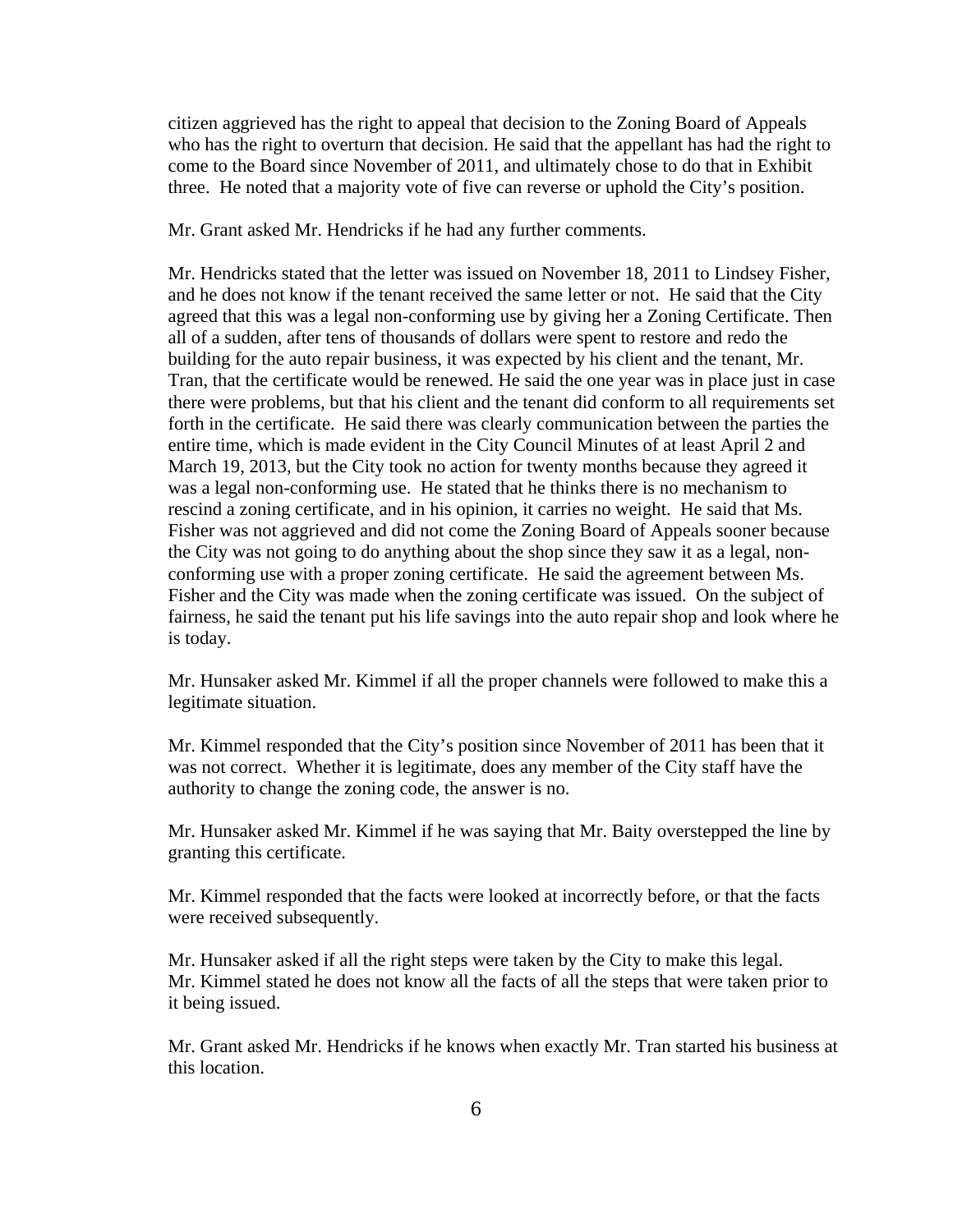Mr. Hendricks responded that it was around the first of November of 2011.

Mr. Grant asked why the appeal was not brought to the Board earlier.

Mr. Hendricks stated there was no issue to appeal until the cease and desist letter was issued, so clearly the City was in agreement that they could operate there.

Mr. Kang asked Mr. Hendricks about the one year validity of the zoning certificate, which would end on August 24, 2012, and whose burden it would be to reapply after the year had passed, to renew the certificate.

Mr. Hendricks responded that he believes it would be the applicant's responsibility.

Mr. Kang asked if it had been done, and whether Mr. Hendricks had a copy of the document.

Mr. Hendricks stated that he did not have a written application, but that his client had been in touch via the phone.

Mr. Kang stated that the City does not do business without the paperwork.

Mr. Hendricks stated that, unfortunately, the City does do business without written documentation on many occasions.

Mr. Kang asked if his applicant or the shop owner made application subsequent to the year being up.

Mr. Hendricks responded no, not written application, but that he does believe there were conversations in which they made application.

Mr. Kang pointed out that the letter dated November 18, 2011, issued by Kevin Baity, states that "this action means that the auto repair business planned for operation there must find an alternate location." He asked if Ms. Fisher or the shop owner looked for an alternate location.

Mr. Hendricks responded that he would say not, because they were told not to worry about that letter.

Mr. McClurg asked if the Board were to accept the idea that the City made a mistake in originally issuing the certificate, then decided they shouldn't have done it, what is the argument that you should be able to continue to do that.

Mr. Hendricks responded that they had been told it was okay.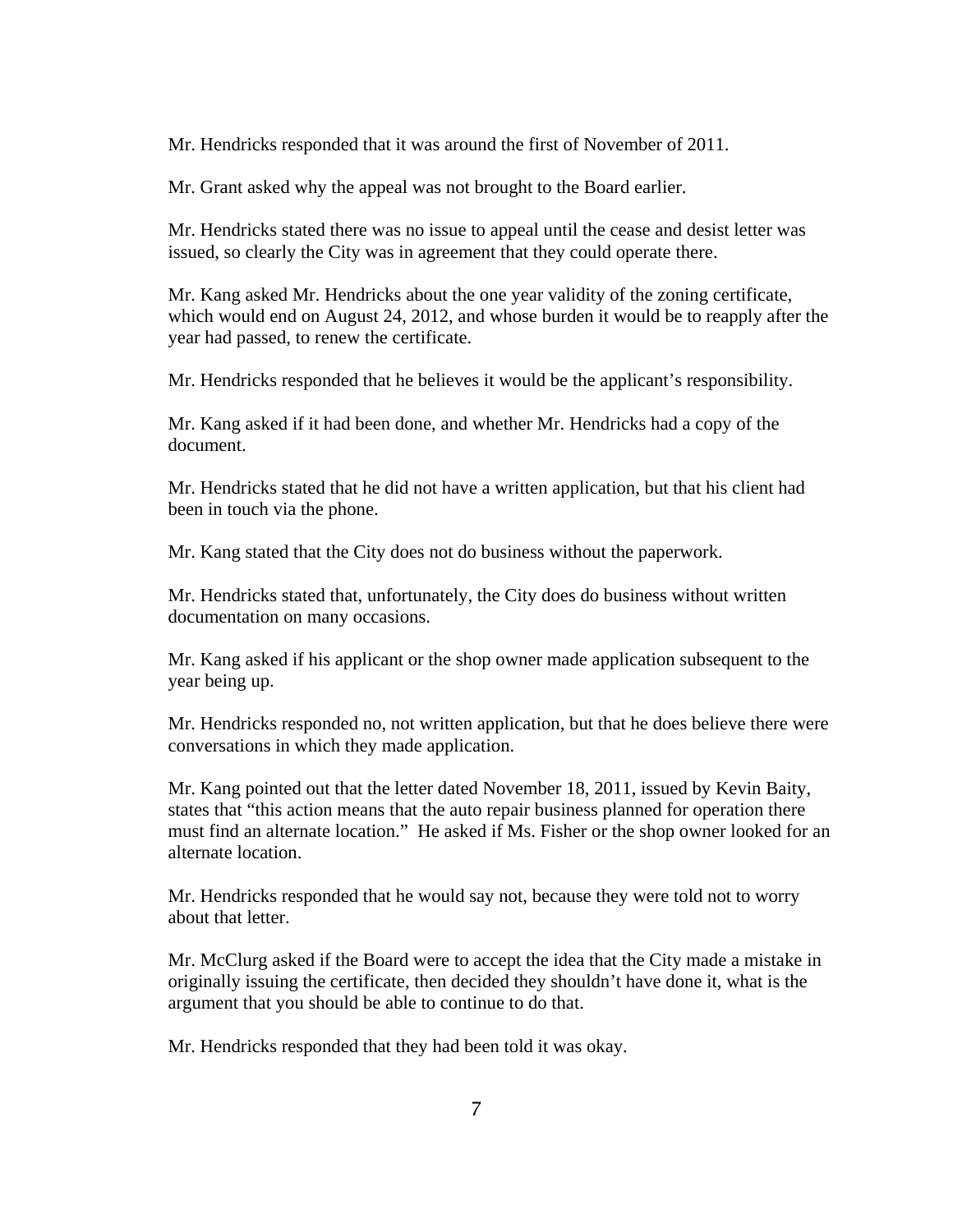Mr. McClurg asked why the cease and desist order be overturned, given that the City gave them a long time to operate while letting them know that it needed to stop.

Mr. Hendricks responded that they were told that they could continue under that zoning certificate.

Mr. McClurg asked if, as a lawyer, would he advise someone to continue to operate under those circumstances.

Mr. Hendricks responded that, based on the assurances they were given, he thinks they were right, but preferred they had been given both written and verbal assurances.

Mr. Grant asked Mr. Hendricks if he knew who was telling them not to worry about the letter.

Mr. Hendricks responded that he thinks it was the City Manager, but that he has no personal knowledge of who it was.

Mr. Barke asked what the building permits were issued for.

Mr. Hendricks responded that they were for gas lines, new electrical boxes and lines, and that he has an inspection report by Mr. Lenzini of the City.

Mr. Barke asked if those permits were issued prior to the rescission letter of November 18, 2011.

Mr. Hendricks responded that the building permit was issued on August 25, 2011, and the final inspection was done on November 15, 2011, then three days later was when the City issued the rescission letter.

Mr. Barke asked Mr. Wallace to explain why a zoning certificate is necessary.

Mr. Wallace responded that, for the legally non-conforming use, when a new client moves in they often want assurance that a use is permitted in that district, but zoning certificates are issued for a number of reasons. It could be a new structure, an addition to a structure, or the change of use for a structure. He said they are also issued at the time of a real estate transfer, and the potential purchaser wants to ensure that the use they are proposing is allowed in that district.

Mr. Barke asked if this is necessary.

Mr. Wallace responded that it is not necessary, unless the use changes. He said if a dry cleaner sells his building to another dry cleaner who continues to operate the dry cleaning business, there is no requirement for a zoning certificate, but one would be issued if the person requests one.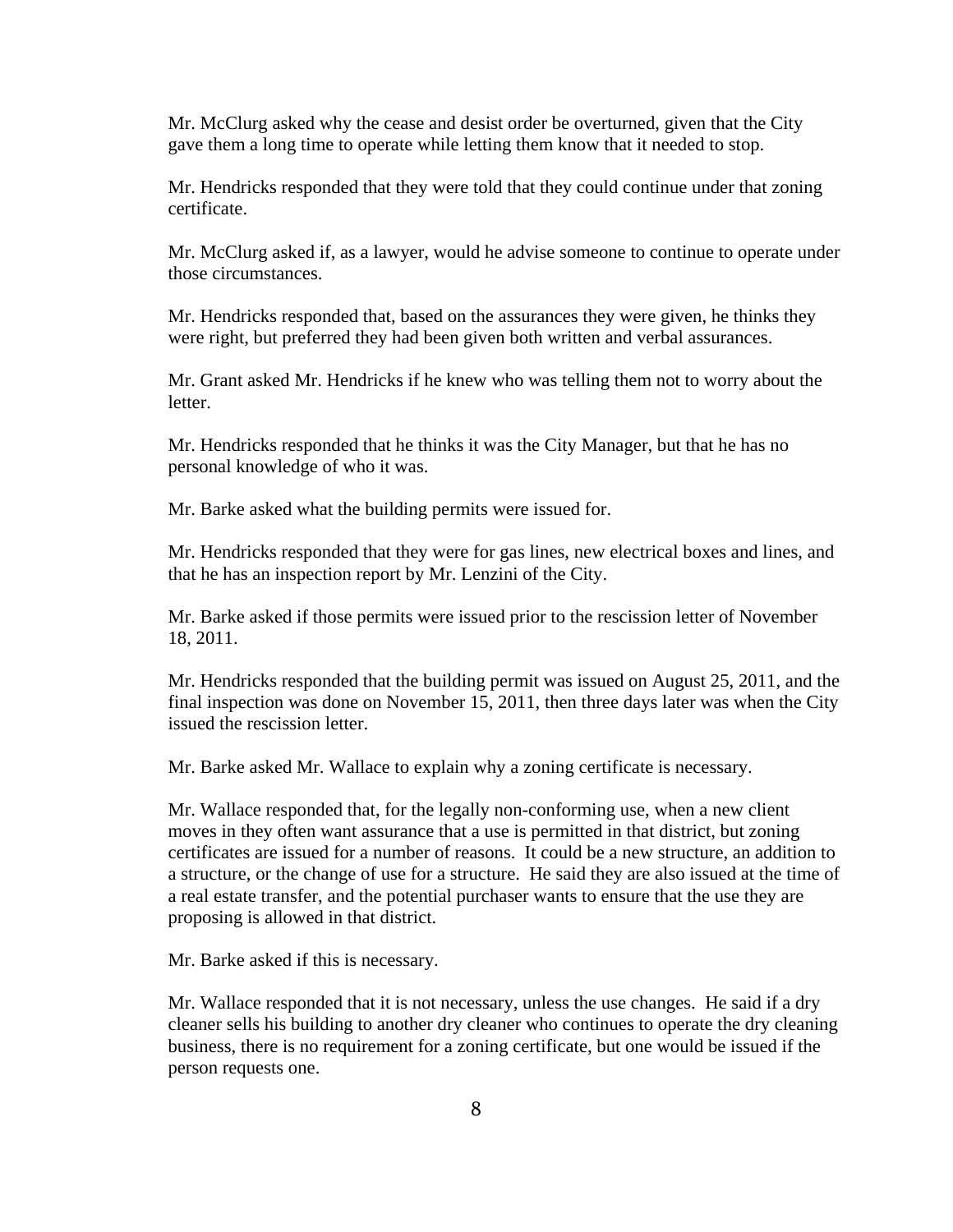Mr. Barke asked if it is common for conditions to be placed on a zoning certificate, because it seems more like what a special use permit would need.

Mr. Wallace responded that conditions are placed on zoning certificates, depending on what the use is. He explained that if it were for a new house, there would be conditions on it for the driveway, the setbacks, the surfacing, and other things.

Mr. Barke asked if there ever is a certificate that is issued that says this is good for one year and you must come back and get it reissued every year.

Mr. Wallace responded that he cannot think of another time when that has been done unless it was part of a special use approval.

Mr. Barke stated that is what bothers him about this, because we don't know why since there was no public hearing. He said that this was a condition put on this by Development Services that issued a zoning certificate that is contrary to what a general zoning certificate is. He stated that he understands what the City has done and what Mr. Hendricks' client did as well. He equated it to allowing someone to live in a house for a year, but telling them they had to come back in a year to see if they could still live in it, which does not make a lot of sense.

Mr. Kang asked Mr. Hendricks if he could show any evidence of the assurances he was given by the City, or if it is all hear say.

Mr. Hendricks responded that he thinks there is probably evidence, but he has none with him.

Mr. Kang stated that it must be all hear say, then.

Mr. Hendricks responded yes, as much as that letter is hear say.

Mr. Grant asked if there were any further questions for Mr. Hendricks, Mr. Kimmel, or City staff.

Mr. Barke stated that he wished to know who should be sought out for a legal opinion on some issues that we have as far as legal questions, since neither of the participating attorneys would be appropriate, and he has further legal questions. He said that he'd like to know, once a zoning certificate is issued, what are the legal possibilities of rescinding it and can the stipulation of come back here in a year be put on a zoning certificate. He said those questions make this case go one way or another and that, being quasi judicial, he does not want to make that decision based on the conflicting aspects of both parties.

Mr. Wallace asked if that is something Mr. Barke would like a legal opinion on.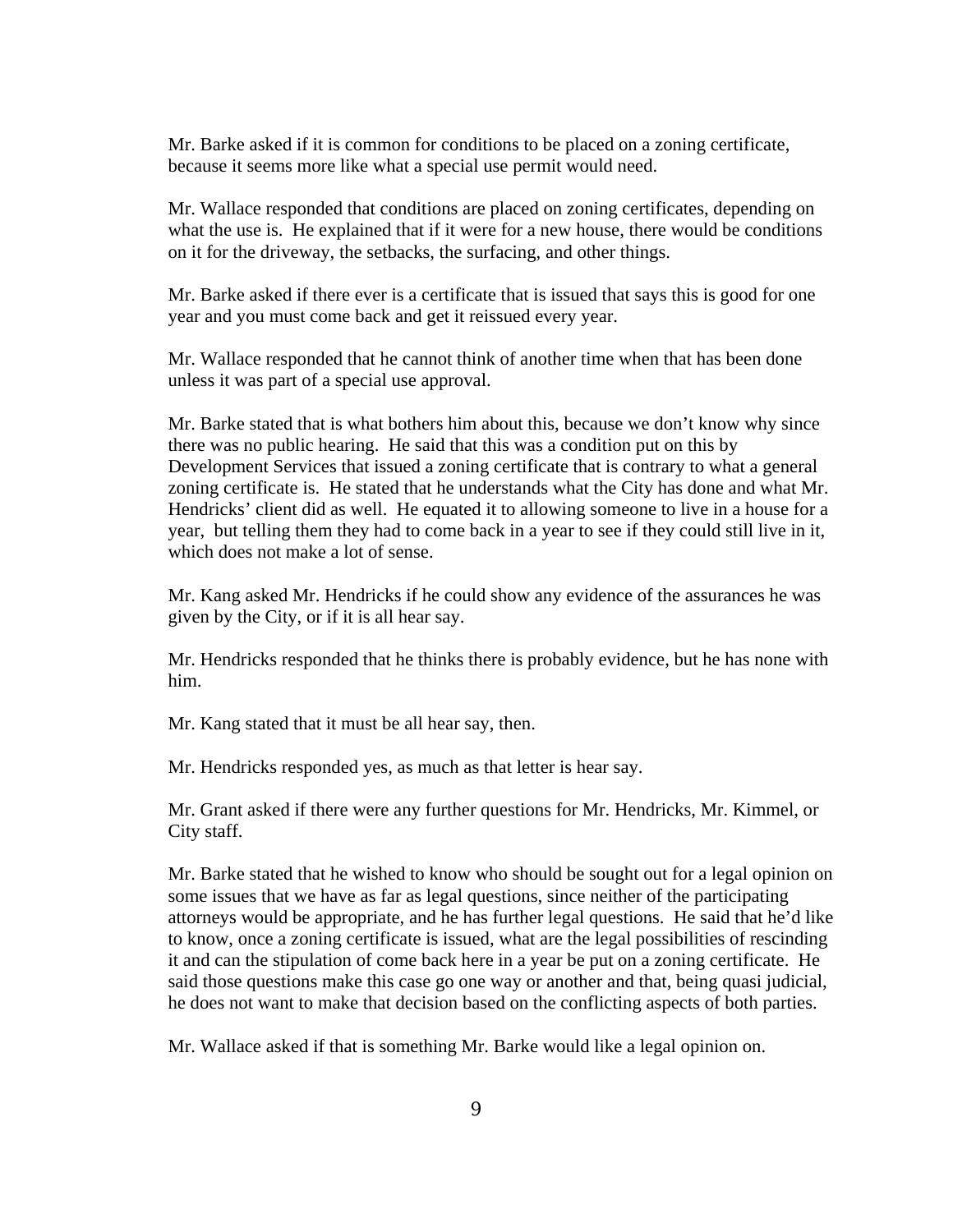Mr. Barke responded that he thought it is necessary in order to make a proper ruling and that case law needs to be cited to get this right.

Mr. Grant stated that there is an option to continue the hearing in order to seek a legal opinion.

Mr. Barke made a motion, seconded by Ms. Lilly, to continue this matter until a legal opinion can be gained from an uninvolved attorney on whether the one year stipulation can be put on a zoning certificate and whether or not a zoning certificate, once issued by proper authority and proper procedure, can be rescinded by letter from the City, and whose burden is it once the certificate is issued.

Mr. Grant asked if there was any discussion regarding the motion.

Mr. Kang asked who should give the unbiased legal opinion.

Mr. Kimmel stated that in some cases it is allowed for a private attorney to be hired for the Zoning Board of Appeals, and that a legal opinion can come from a third party attorney who would represent the Board.

Mr. Grant stated that both attorneys would have to agree on the third party attorney.

Mr. Grant asked for a Roll Call Vote.

Roll Call Vote:

 Yes – 8 (Barke, Grant, McClurg, Anz, Hunsaker, Kang, Lilly, Love)  $No - 0$ 

Mr. McClurg asked whether the money for hiring the attorney would need to be approved by the City Council, or if there was money budgeted for this kind of thing.

Mr. Kimmel stated that his earlier statement was to say that it has been done before in other situations, but that he doesn't know about the funding as he does not write checks.

Mr. Grant stated that is why we need to meet a lot about these kinds of things. He stated that the motion passed and the hearing will be continued until a legal opinion is rendered.

Mr. Wallace stated that a letter will go out with the new date and information regarding the next meeting to continue this hearing.

#### **Old Business:**

Mr. Grant stated there was no Old Business to conduct.